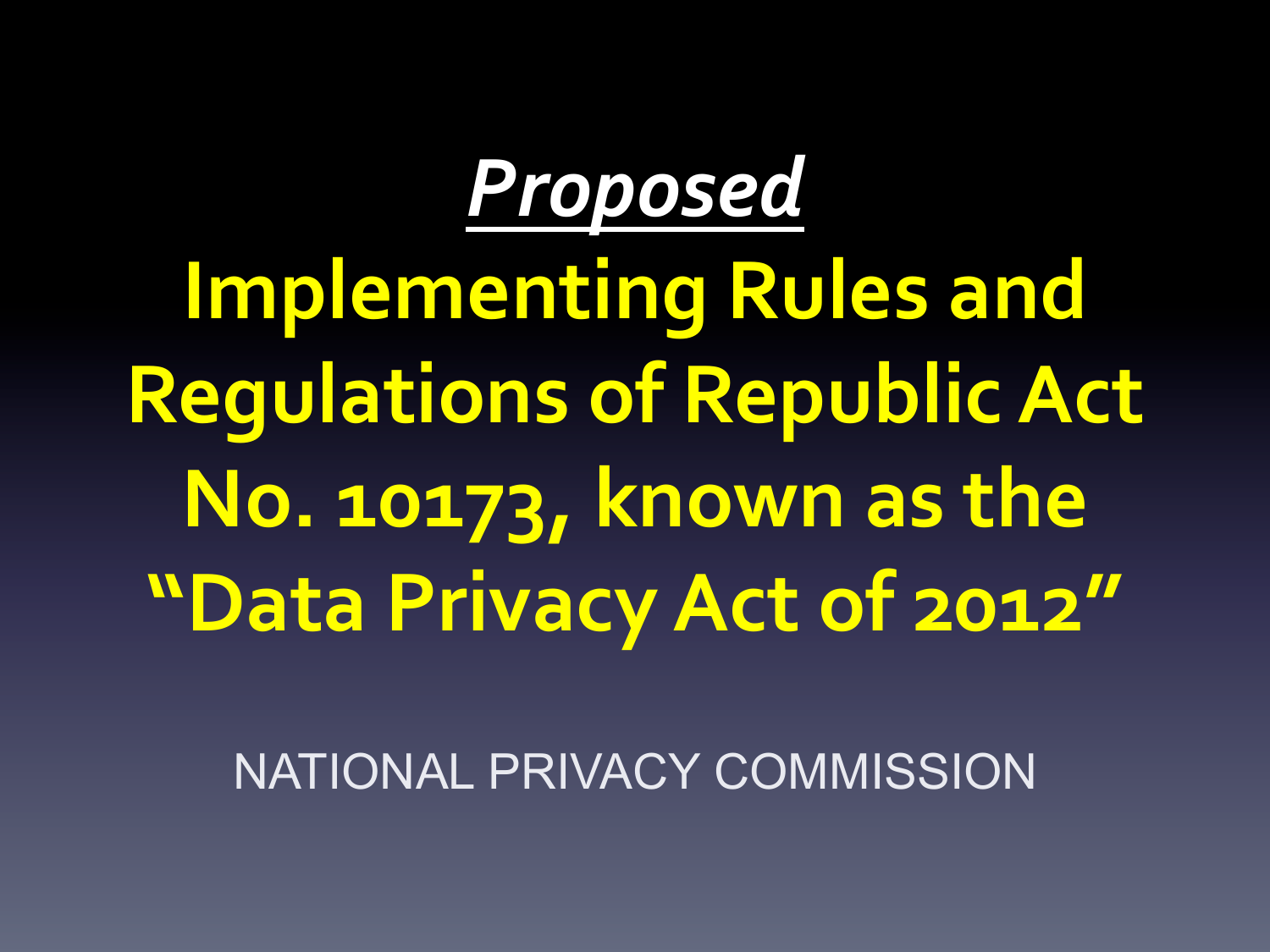#### **Rule I. Preliminary Provisions**

- Title
- Policy
- Definitions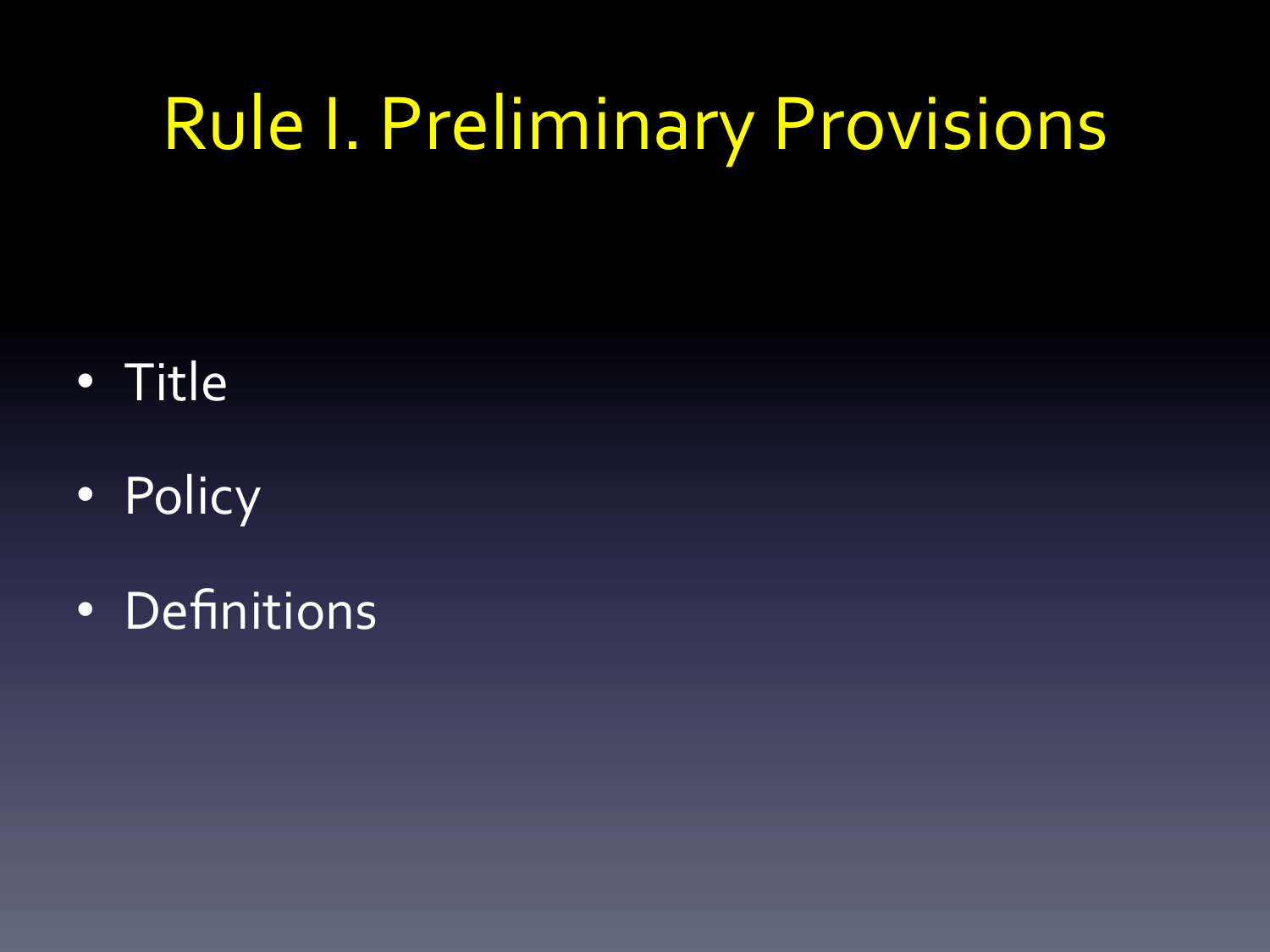#### **Rule I. Preliminary Provisions**

- Title- Implementing Rules and Regulations of R.A. No. 10173, "RULES"
- Policy- Protect right to privacy and support free flow of information
- Definitions-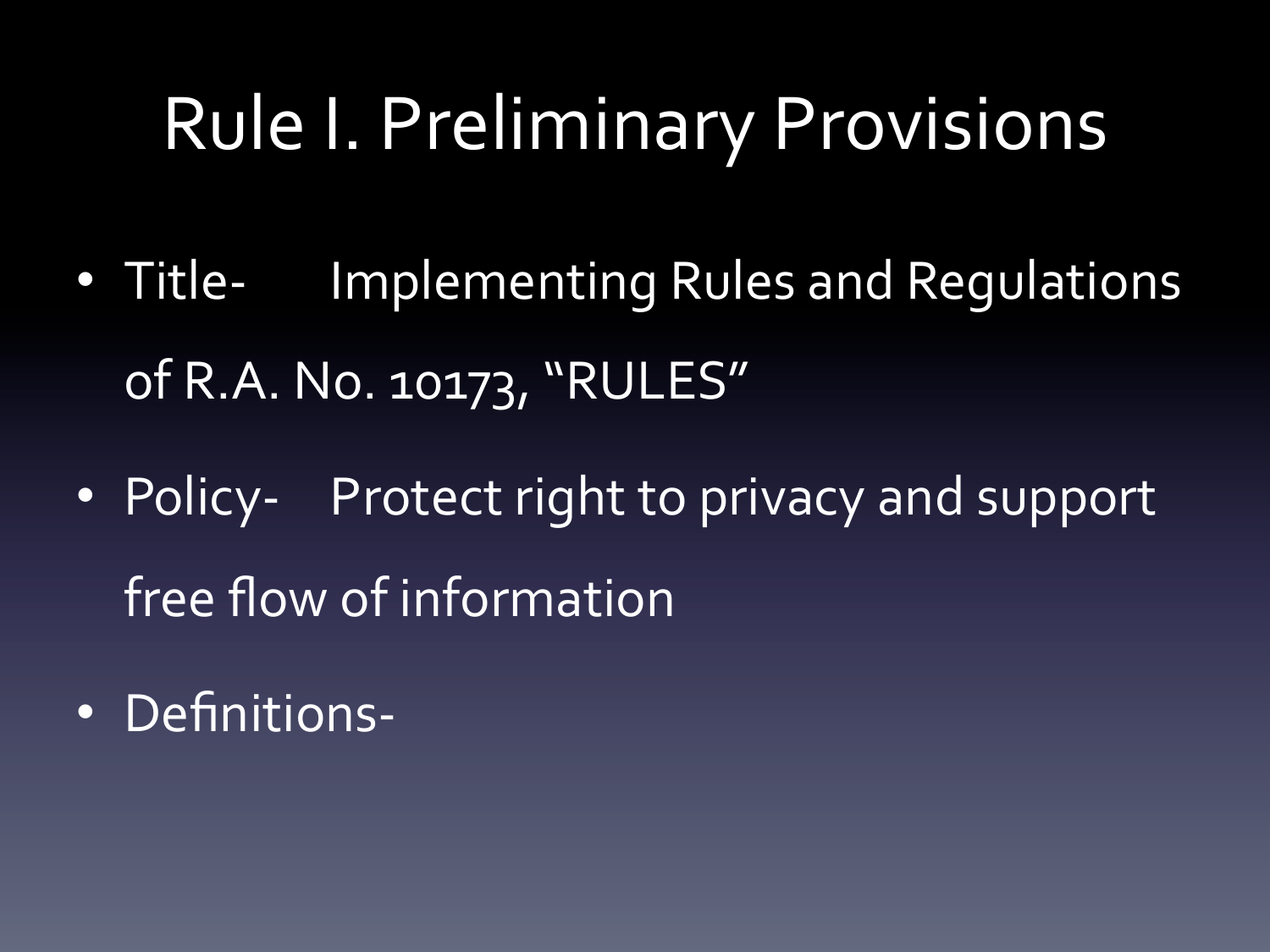#### Personal Data

- Personal Information  $\rightarrow$  identity of individual
- Sensitive Personal Information  $\rightarrow$  Principle of sensitivity
- Privileged Information  $\rightarrow$  Privileged Communication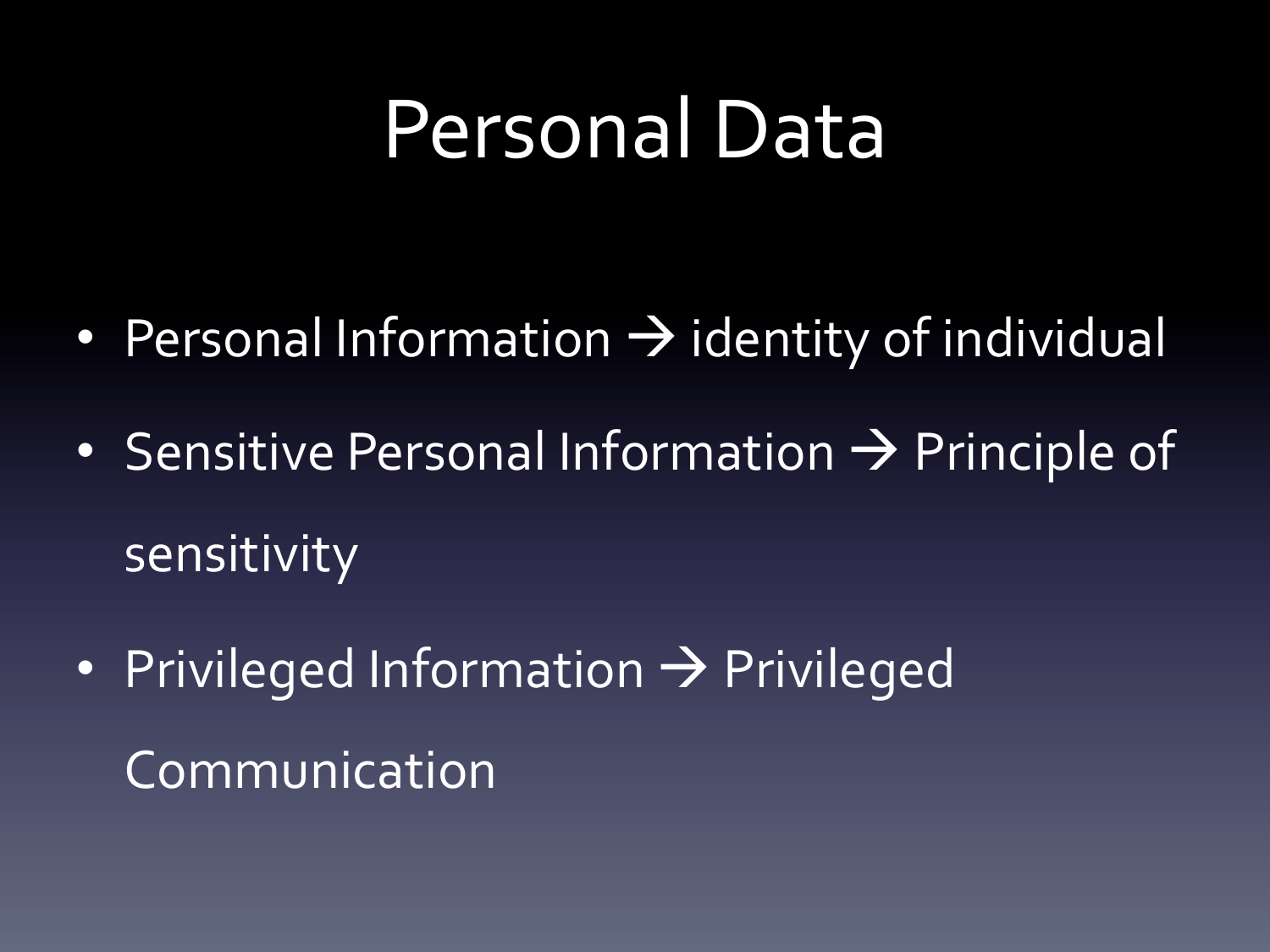#### Personal Information Controller

- Individual, Corporation, other body  $\rightarrow$  the one who controls the processing, the one who decides
- Not the employee, Not the data protection officer, Not the Chief Information Officer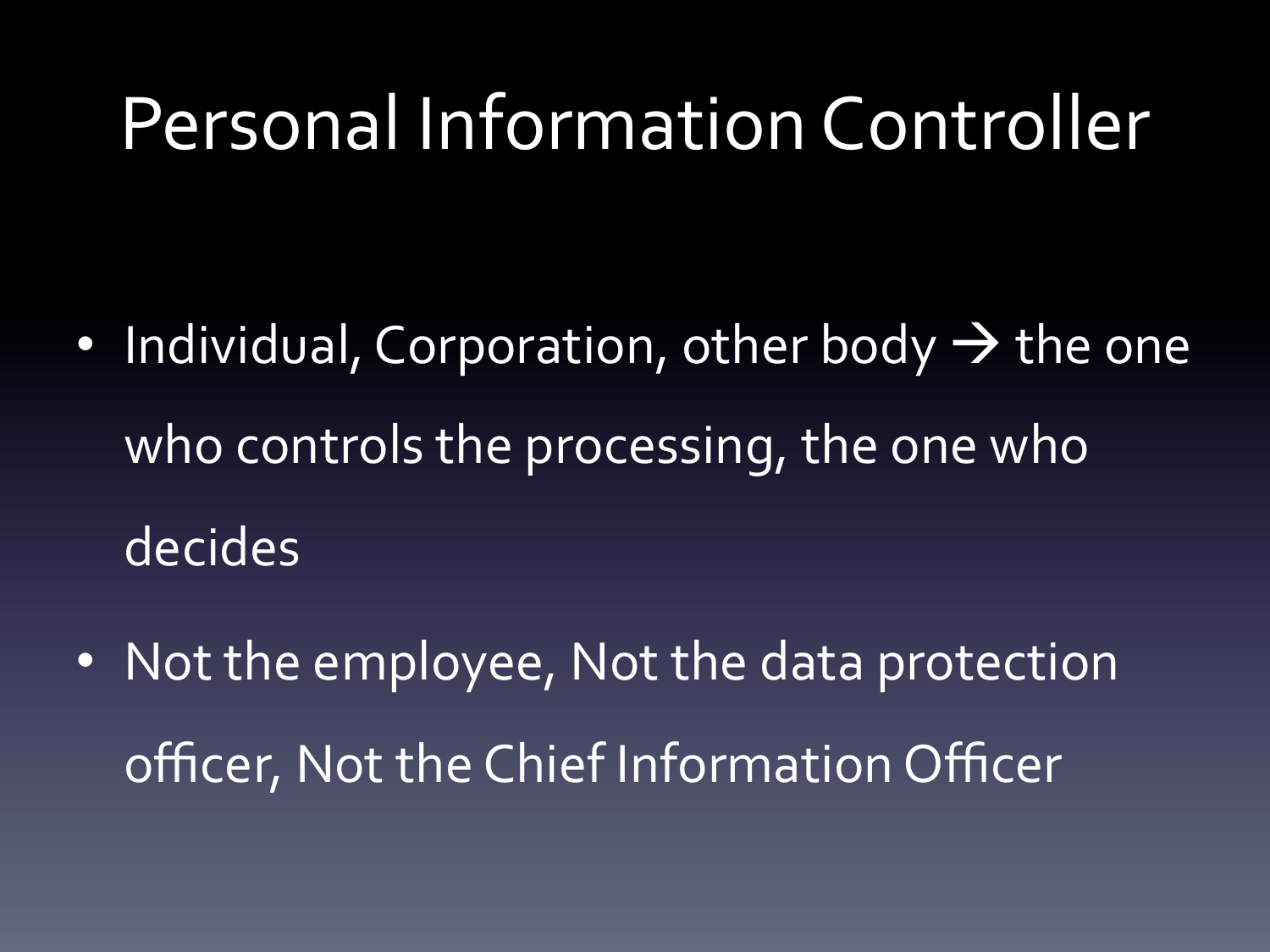#### Personal Information Processor

- Individual, Corporation or other body who processed the personal data for a Personal Information Controller
- Personal information processor should not make use of personal data for its own purpose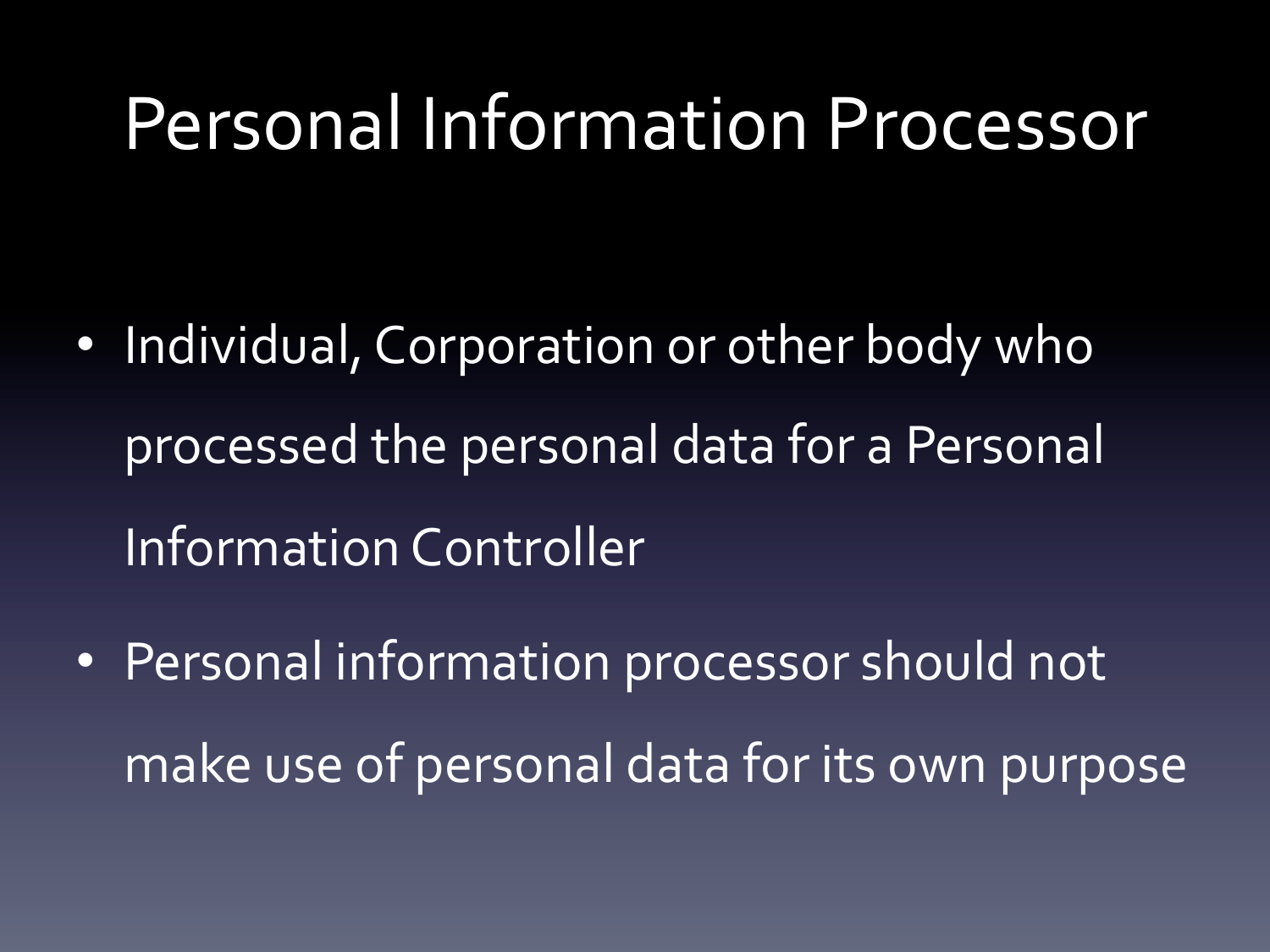## Consent

- Data subject agrees to collection and processing of his or her personal or sensitive information, or all the parties to the exchange agrees to the collection and processing of privileged information
- The agreement was freely given, specific and proceeds from being informed of
	- 1. Purpose, nature and extent of processing, including intention to process personal data for scientific, statistical or research purpose
	- 2. Period that consent is deemed effective or instructions on how consent can be withdrawn
	- 3. Rights as data subject
- Consent is evidenced by written, electronic or recorded means
- Consent may also be given on behalf of the data subject by a lawful representative or an agent specifically authorized by the data subject to do so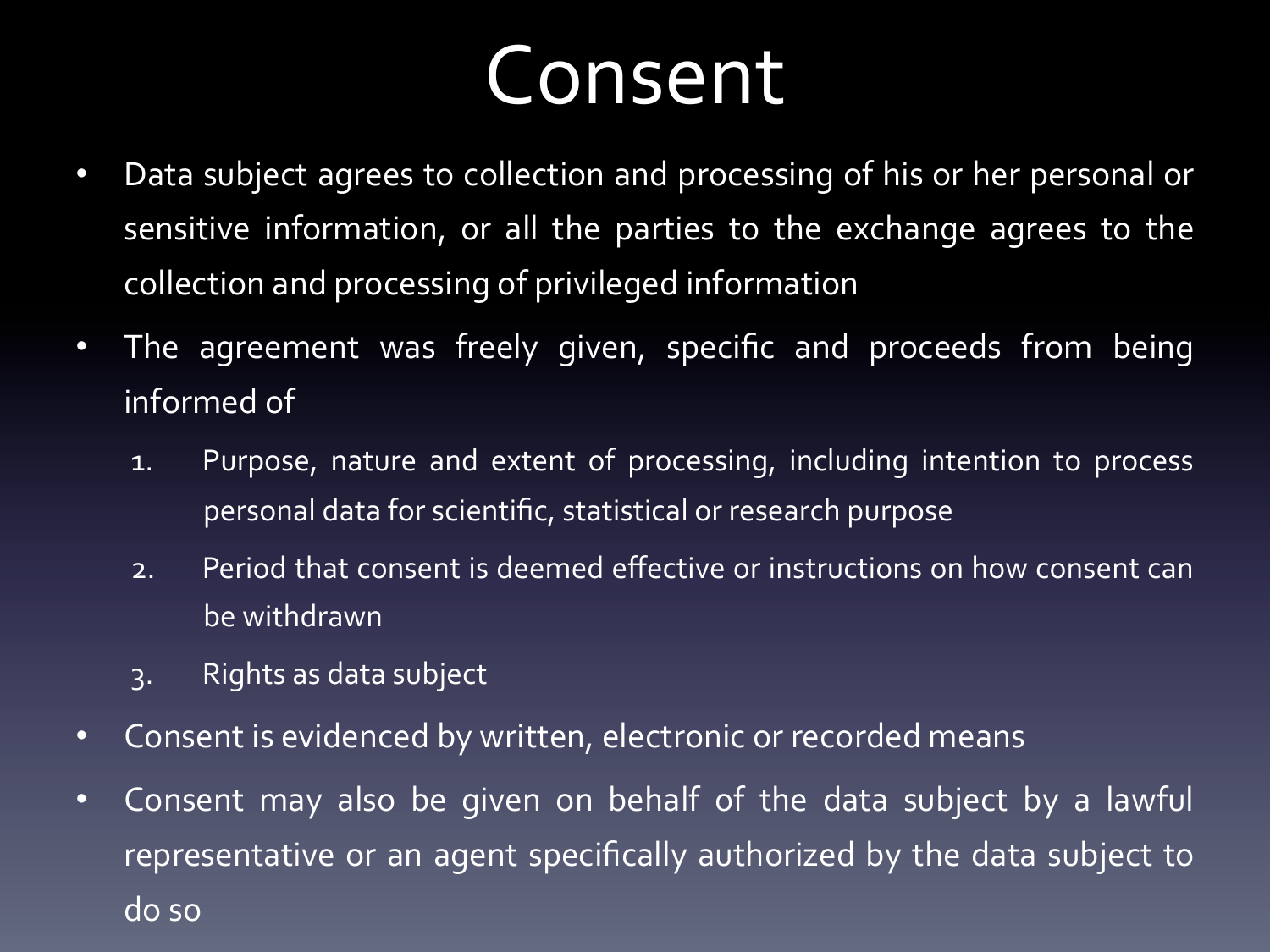## Breach

- a security incident that leads to unlawful or unauthorized processing of personal, sensitive or privileged information, or
- a security incident that otherwise compromises the availability, integrity or confidentiality of personal data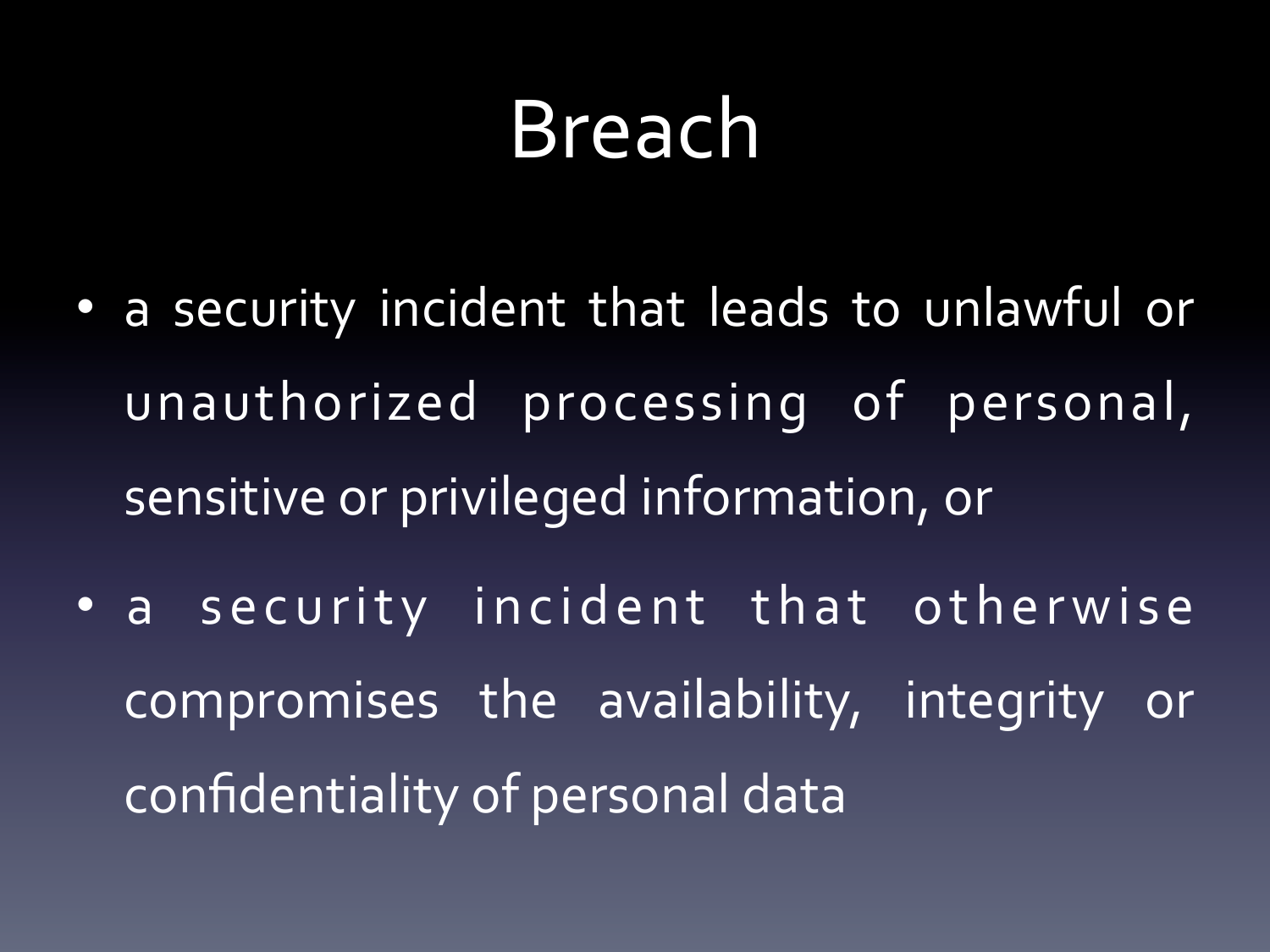## Additional Definitions

- security incident an event or occurrence that affects or tends to affect data protection, or that may compromise the availability, integrity and confidentiality of personal data, including those incidents that would have resulted to a security breach if not for safeguards in place
- data sharing the disclosure or transfer of personal data under custody of a natural or juridical person or other entity involved in the processing of personal data to a third party, excludes outsourcing or instructions to personal information processor
- data processing systems the structure and procedure by which personal data is collected and further processed in an information and communications system or relevant filing system, including the purpose and intended output of the processing
- automatic processing systems the use of information and communications system to perform operation or set of operations on personal data under a logical framework or automated instructions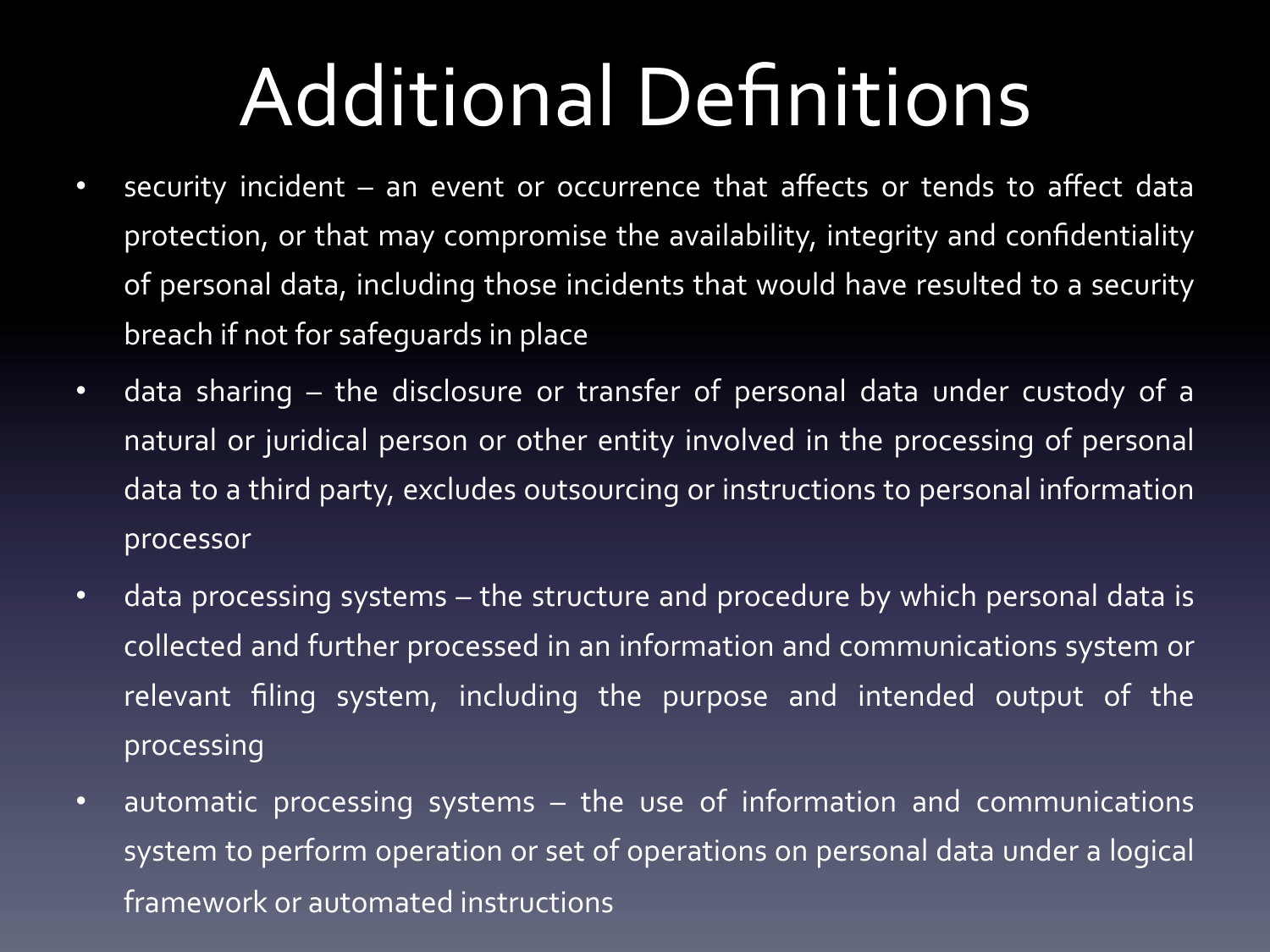#### Rule II. Scope of Application

- Scope
- Non-applicability
- Protection afforded to journalists and their sources
- Protection afforded to data subjects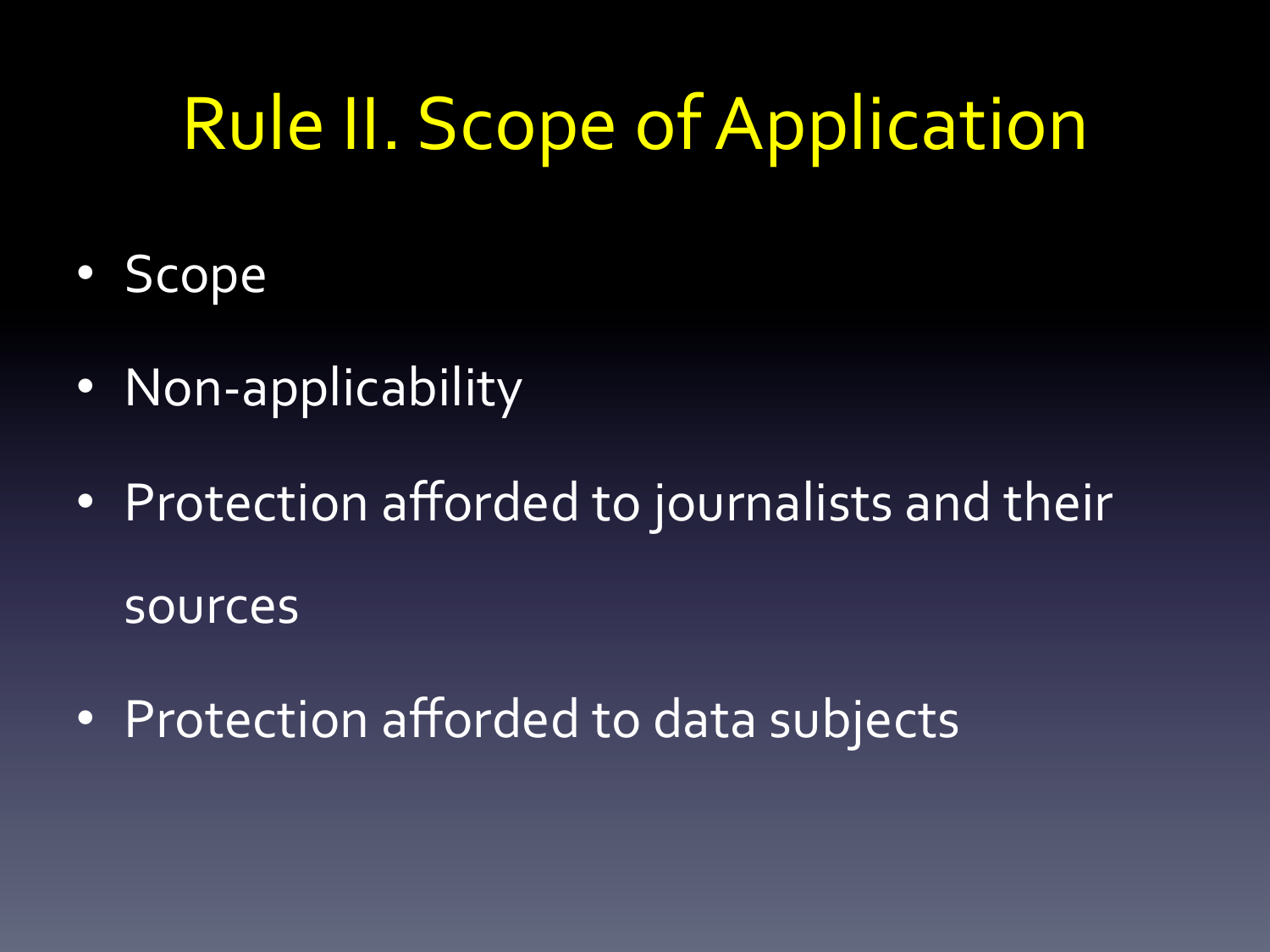#### General Rule

- The Data Privacy Act applies to processing of personal data. (*Processing of personal data is not a right.*)
- Non-applicability shall be proven by the one asserting it.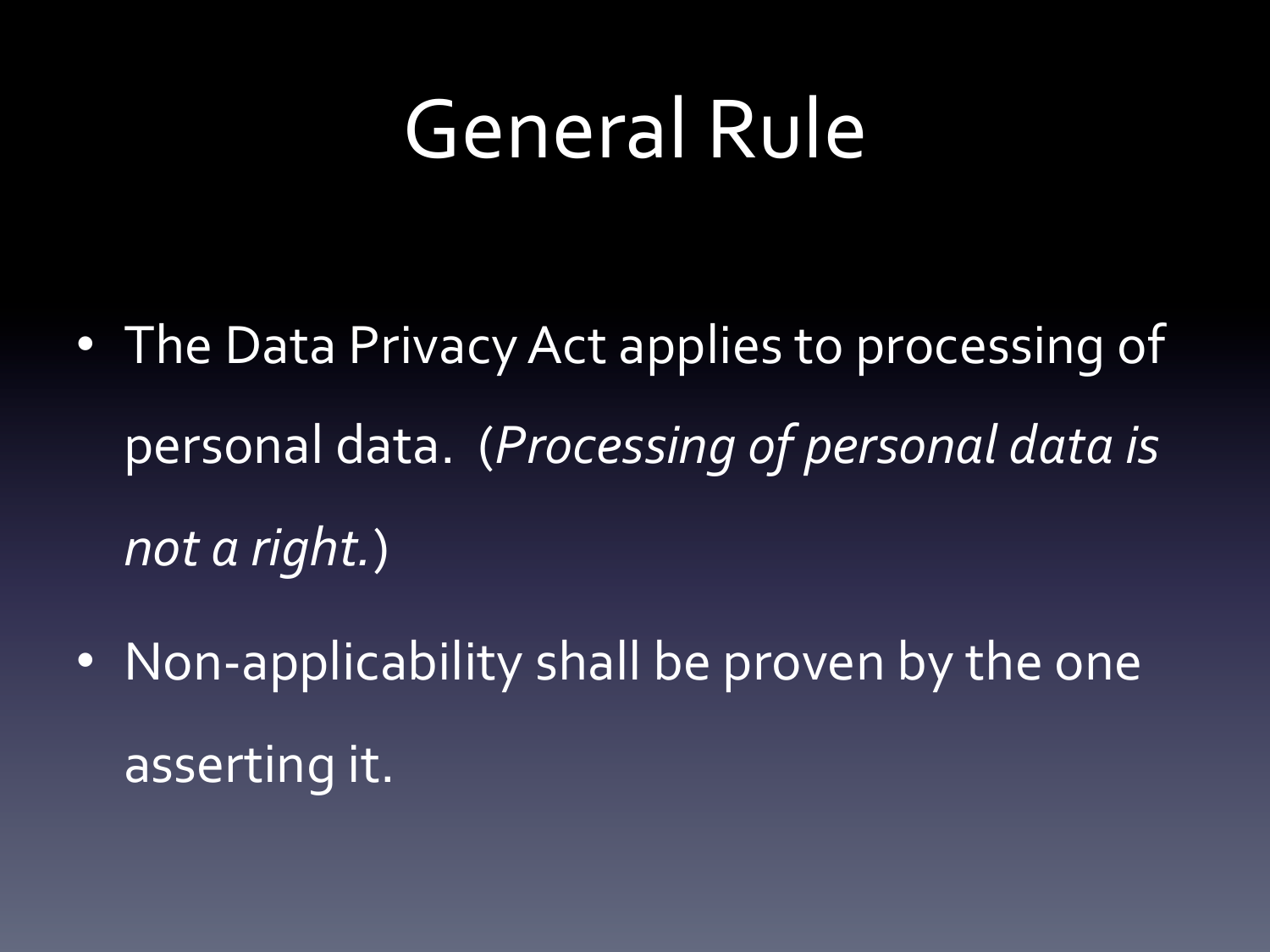• The Data Privacy Act shall not apply to specific categories of information, but it does not automatically mean that the personal information controller or processor is excluded from applicability.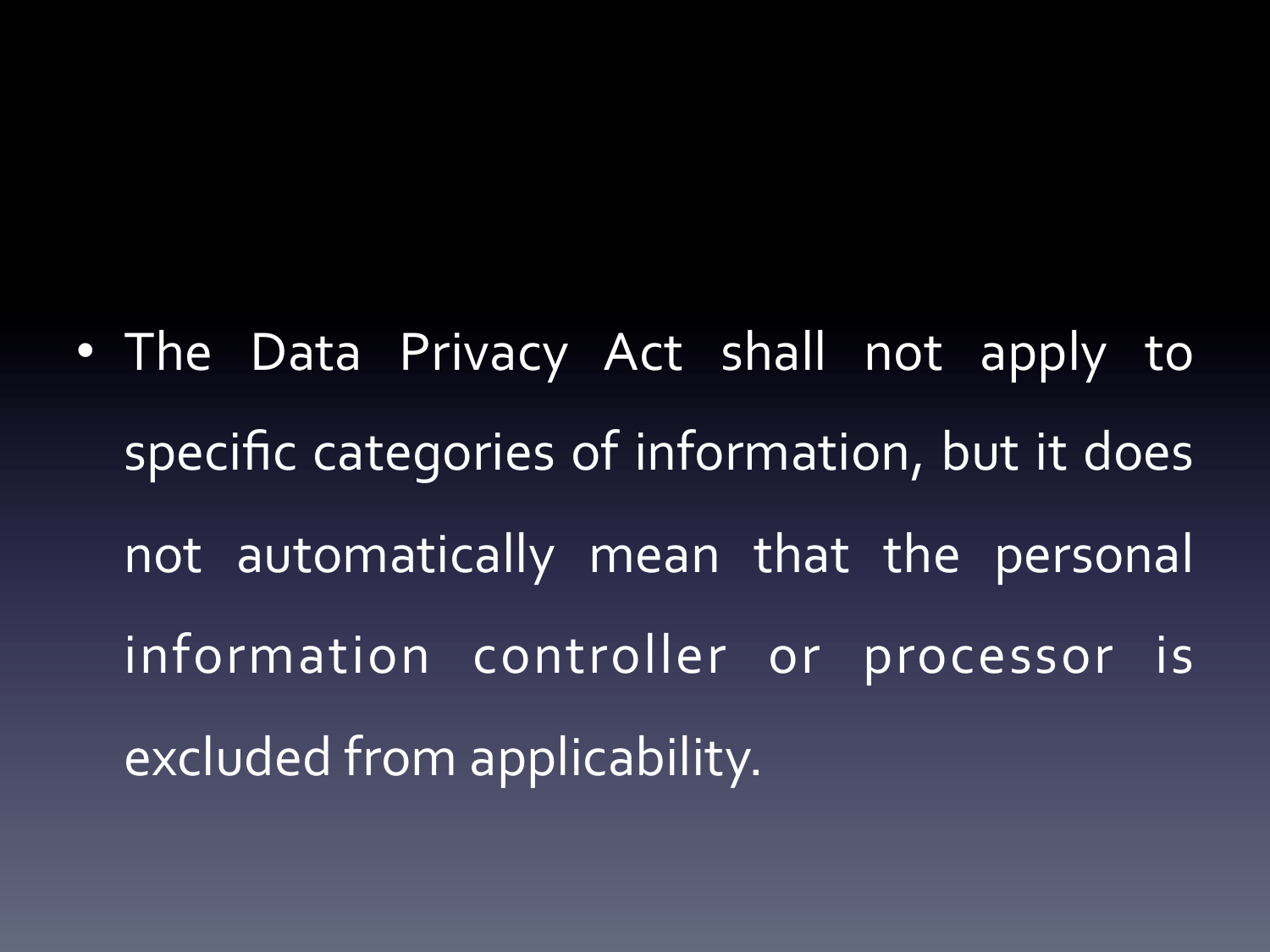• A personal information controller can not say that he needs the consent of a government official before disclosing personal data that fall within matters of public concern.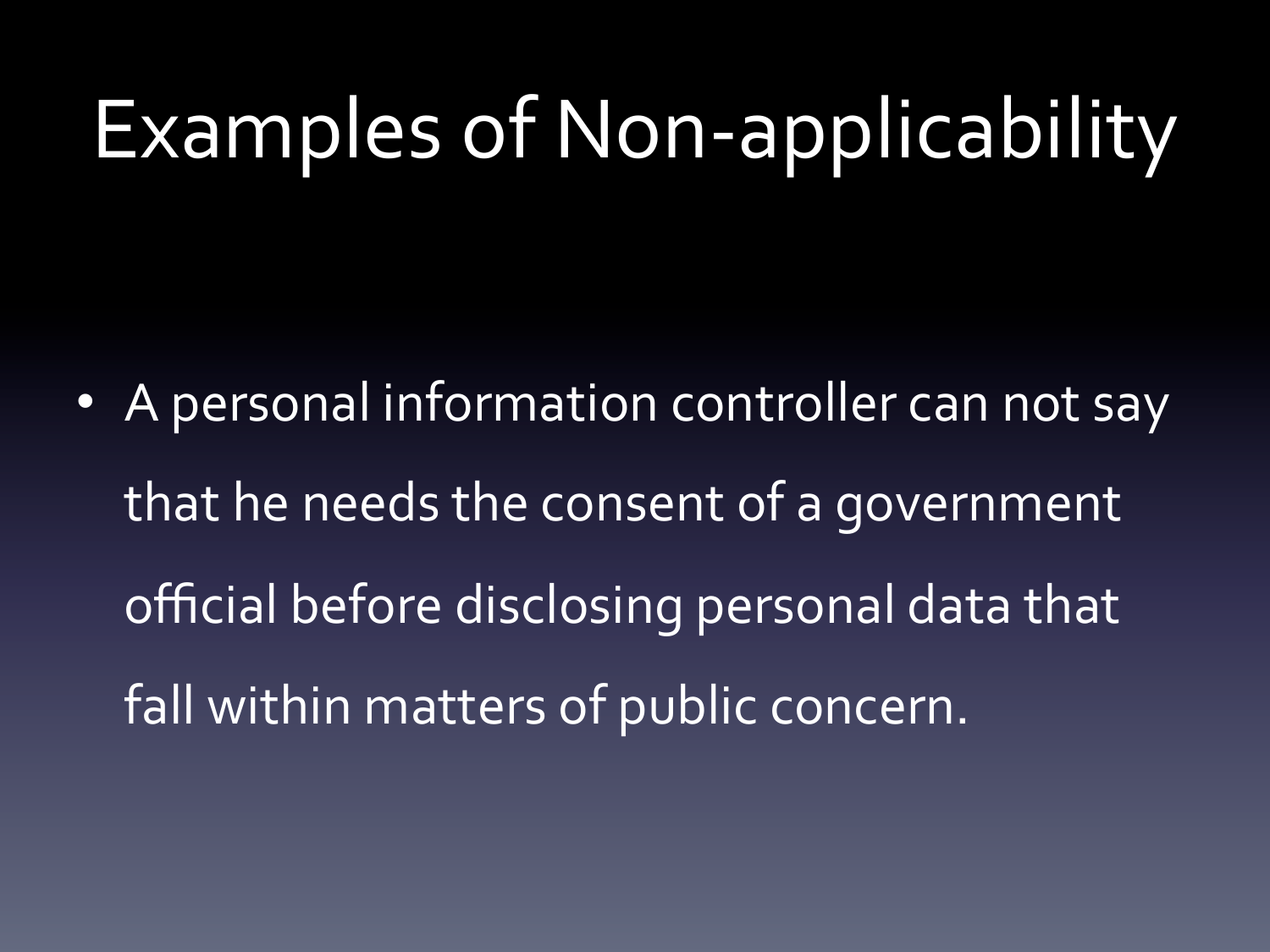• The use of personal data for publication or exhibition is subject only to the acknowledged limits on the freedom of the press and of expression. (But when the information are stored later, adequate safequards must be in place.)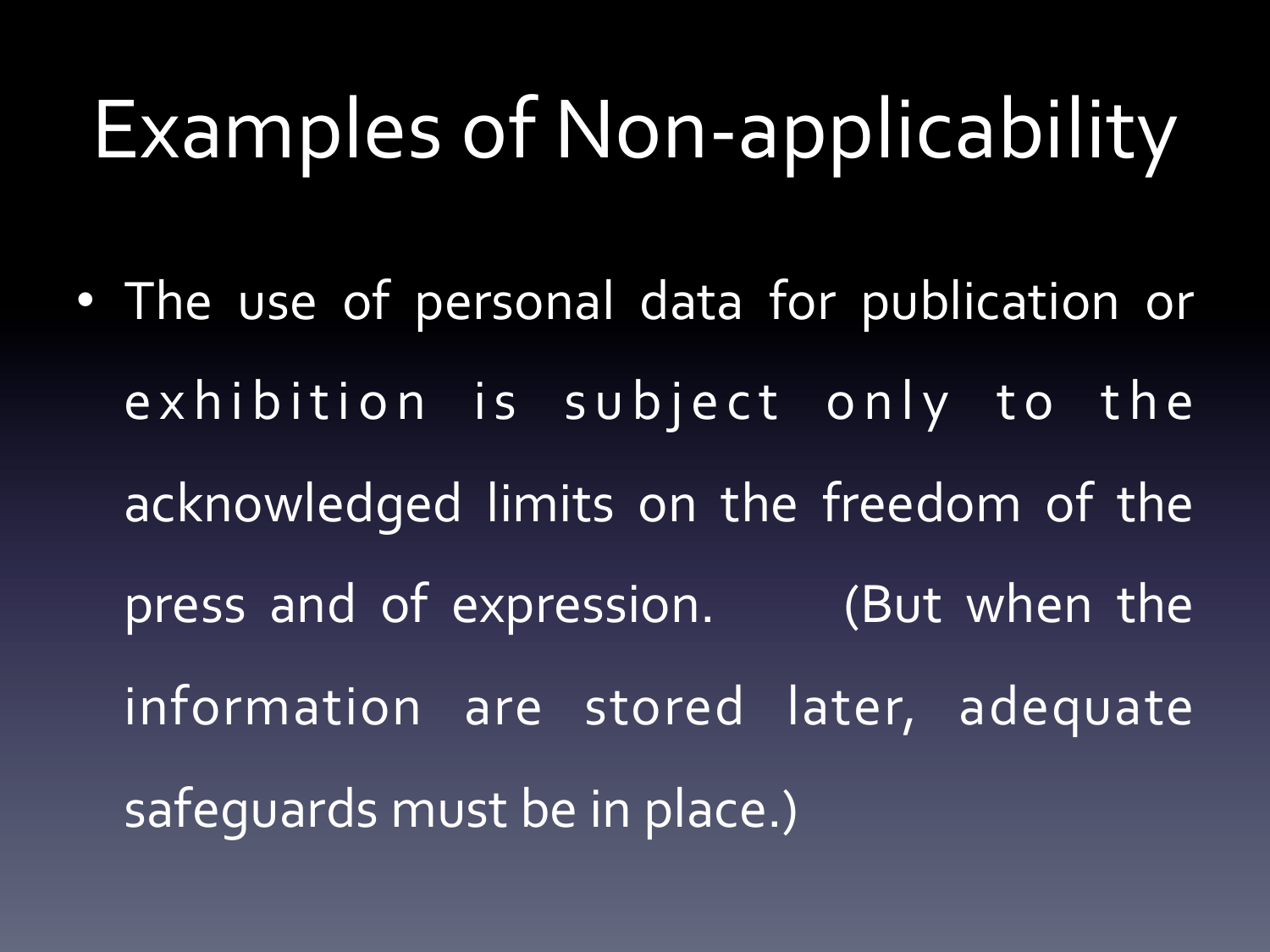• Use for research purpose should not compromise privacy and security of personal data.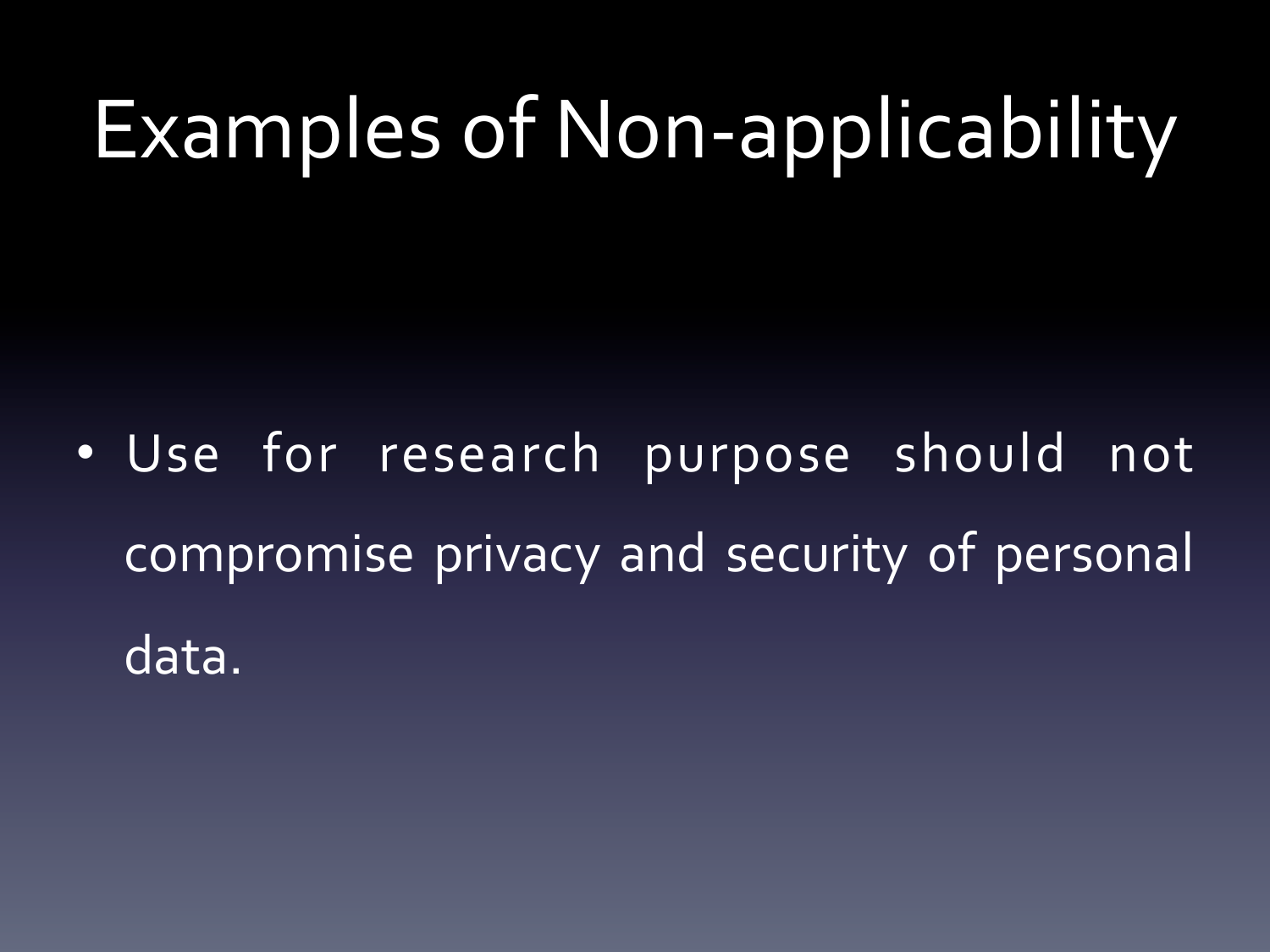• Law enforcement and regulatory agencies do not need to get the consent of the individual for the gathering of personal data in relation to a legal and authorized investigation.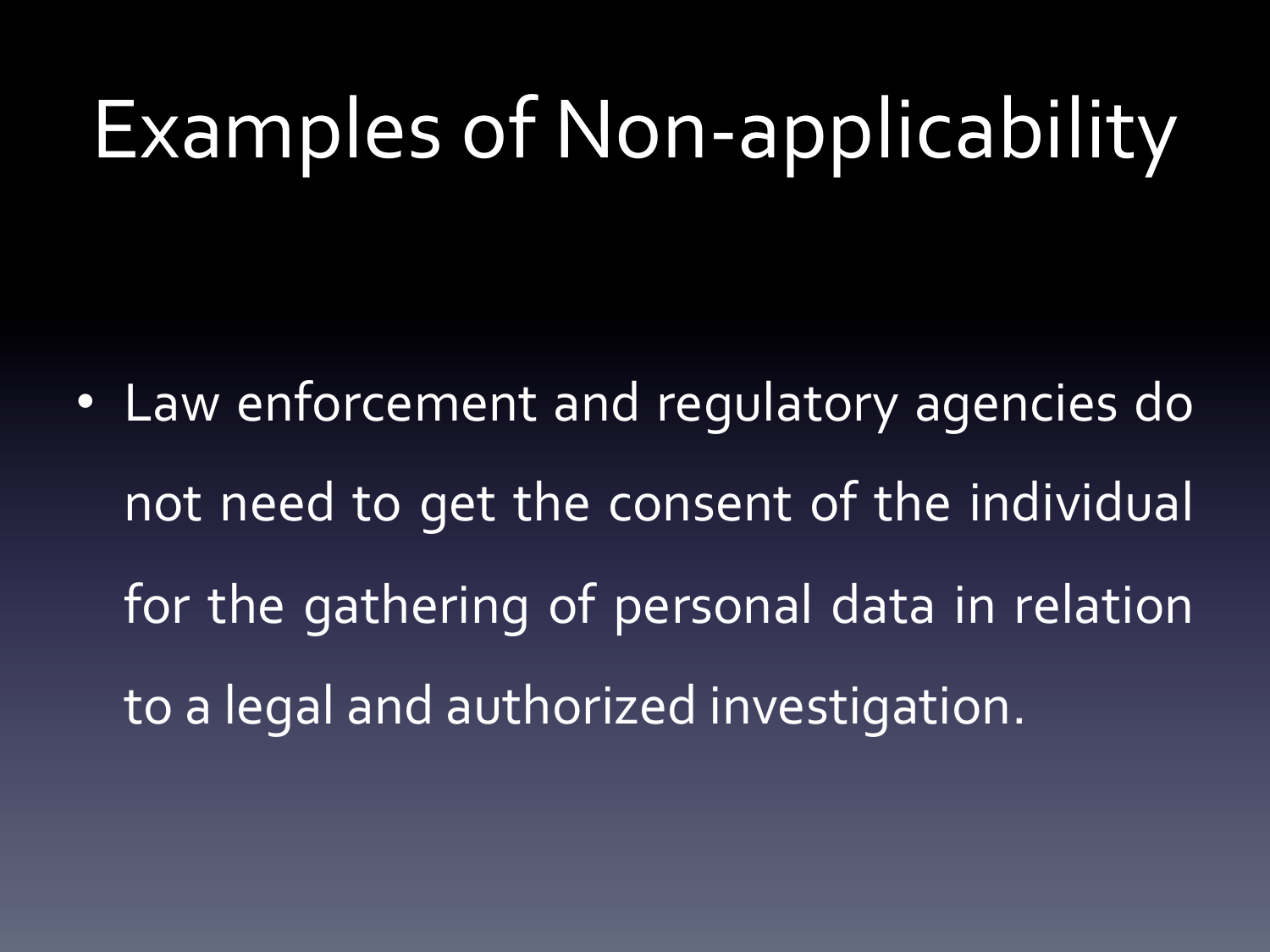- Banks do not need consent from data subject to report covered transactions to the Anti-Money Laundering Council.
- Data sharing covered by R.A. No. 9510 (CISA) is allowed.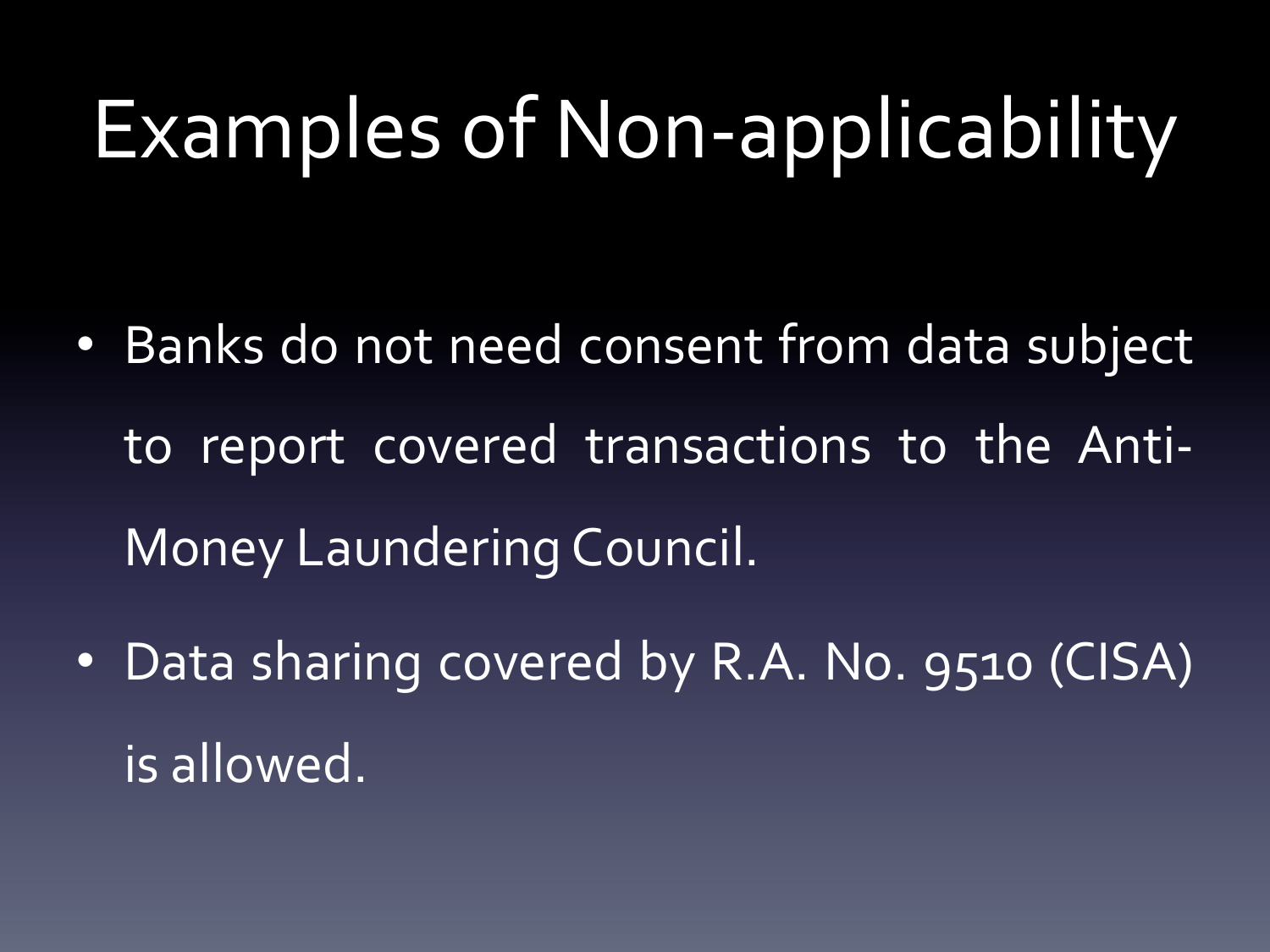• As long as collection of personal information of residents in a foreign country is legal or in accordance with the law, the collection shall not be inquired upon, even if information is subsequently processed in the Philippines.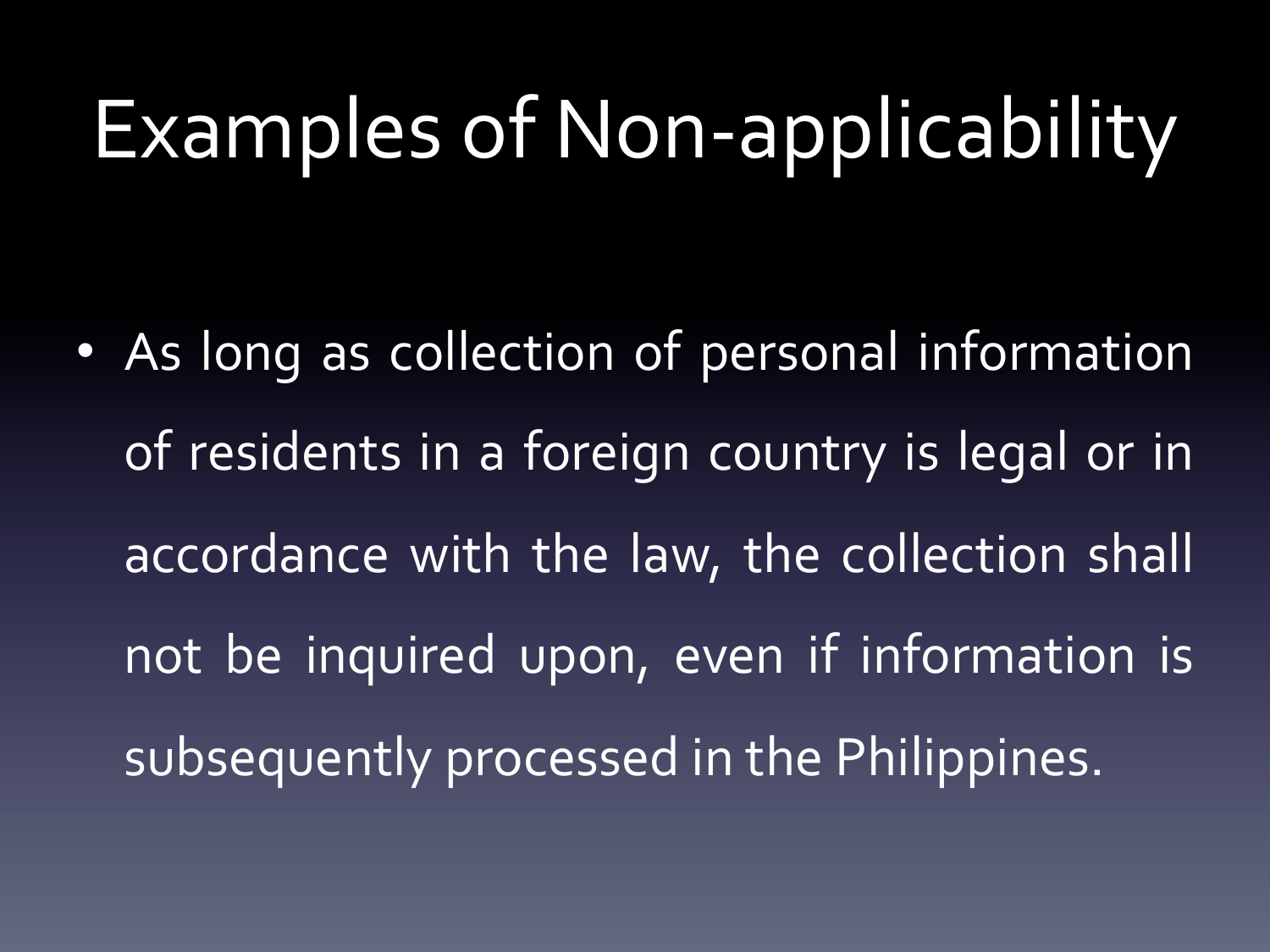## **Rule III. National Privacy** Commission

- Mandate
- Functions
- Administrative Issuances
- Reports and Public Information
- Confidentiality of Personal Data
- Organizational Structure
- Secretariat
- Effect of Lawful Performance of Duty
- Magna Carta for Science and Technology Personnel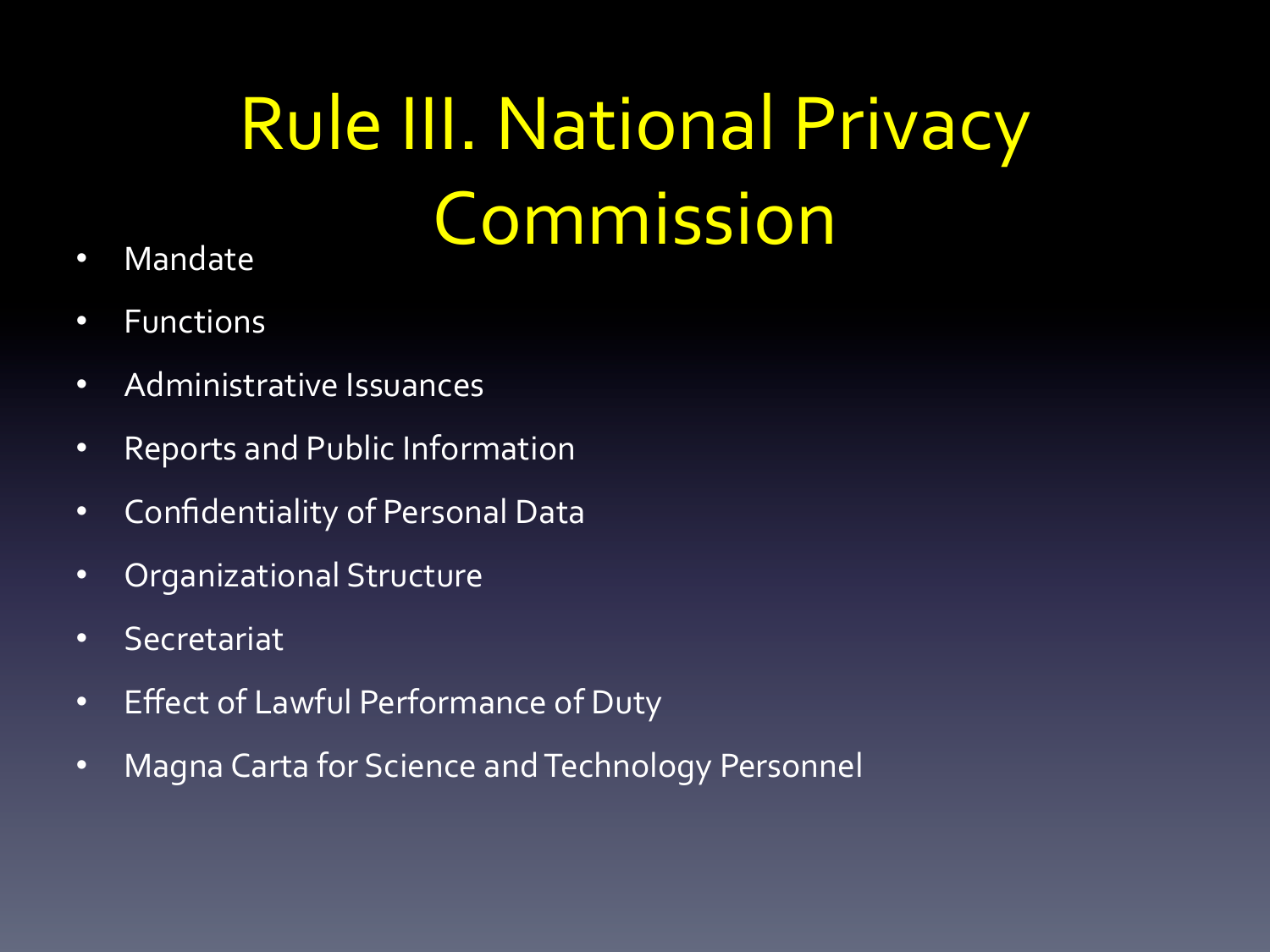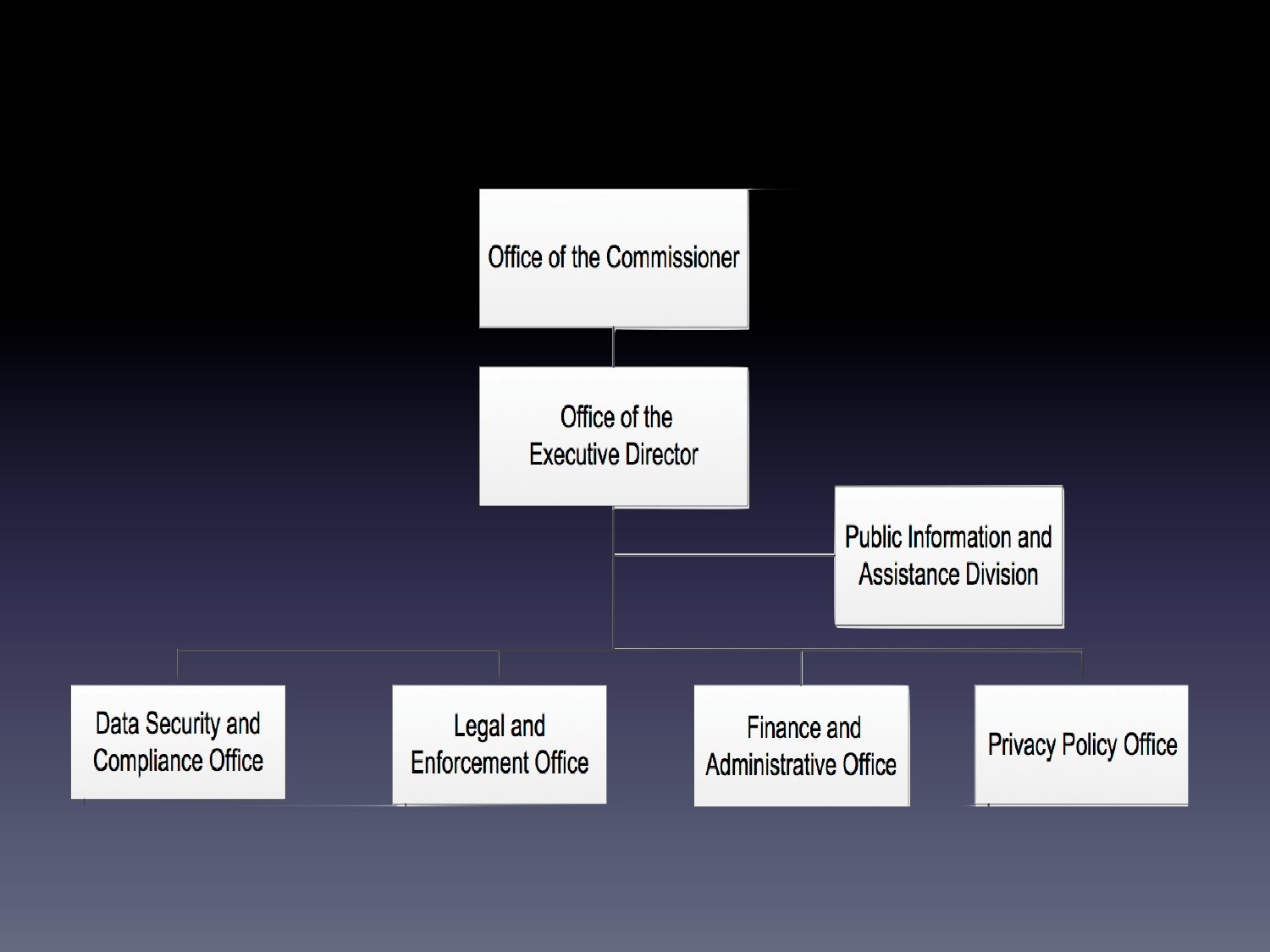## Functions of the Privacy Commission

- Rule Making and Advisory
- Public Education
- Compliance and Monitoring
- Quasi-judicial (Complaints, Investigation, Enforcement)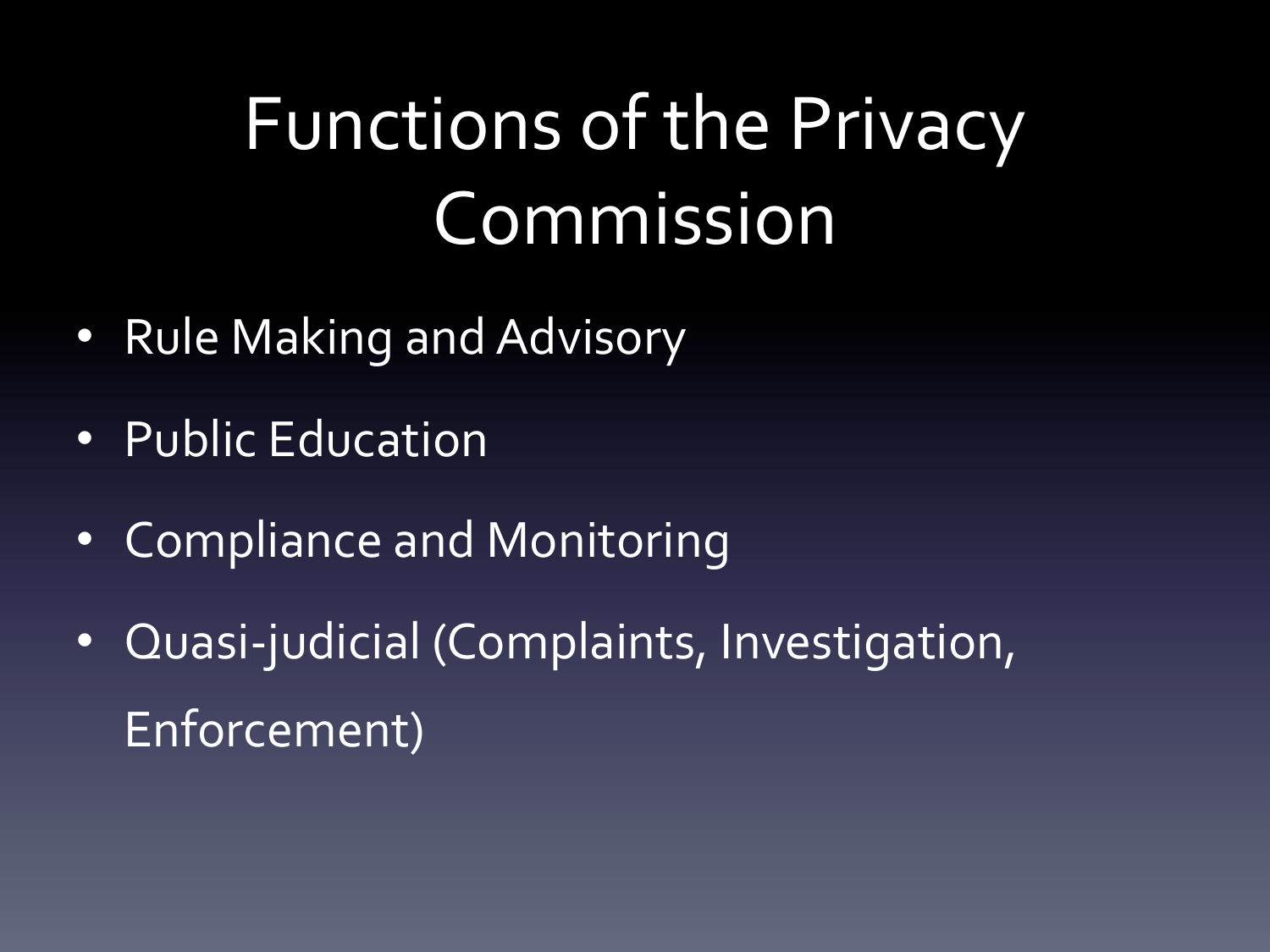## Enforcement

- Administrative: Issue cease and desist, impose ban on processing, Compliance/ enforcement order, Impose fines and penalties
- Civil: Award indemnity
- Criminal: Recommend to DOJ only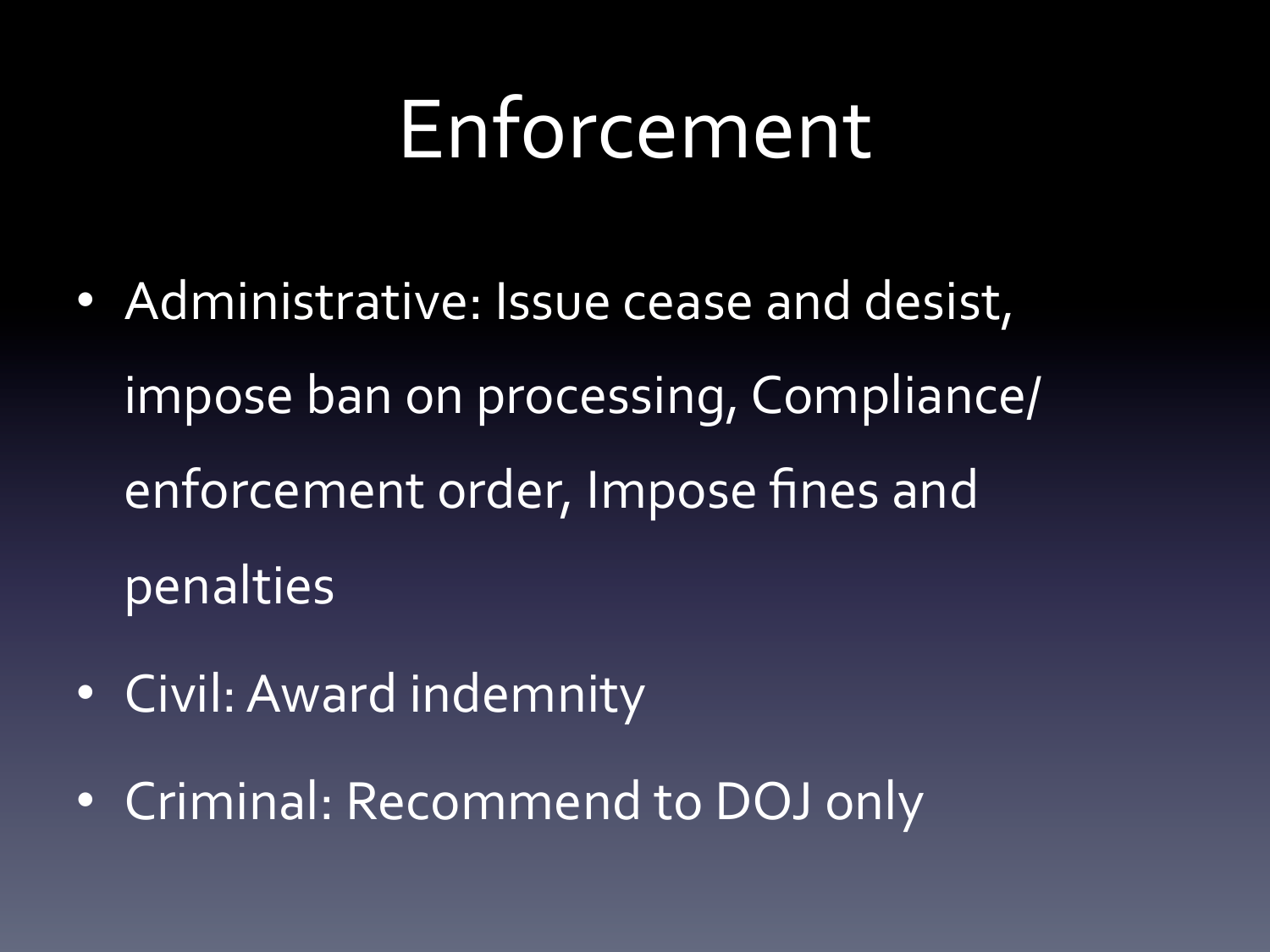#### Administrative Issuance

- Rules of procedure, suppletory application of Rules of Court
- Update minimum security standards
- Advisory or Legal opinions
- Schedule of fines and penalties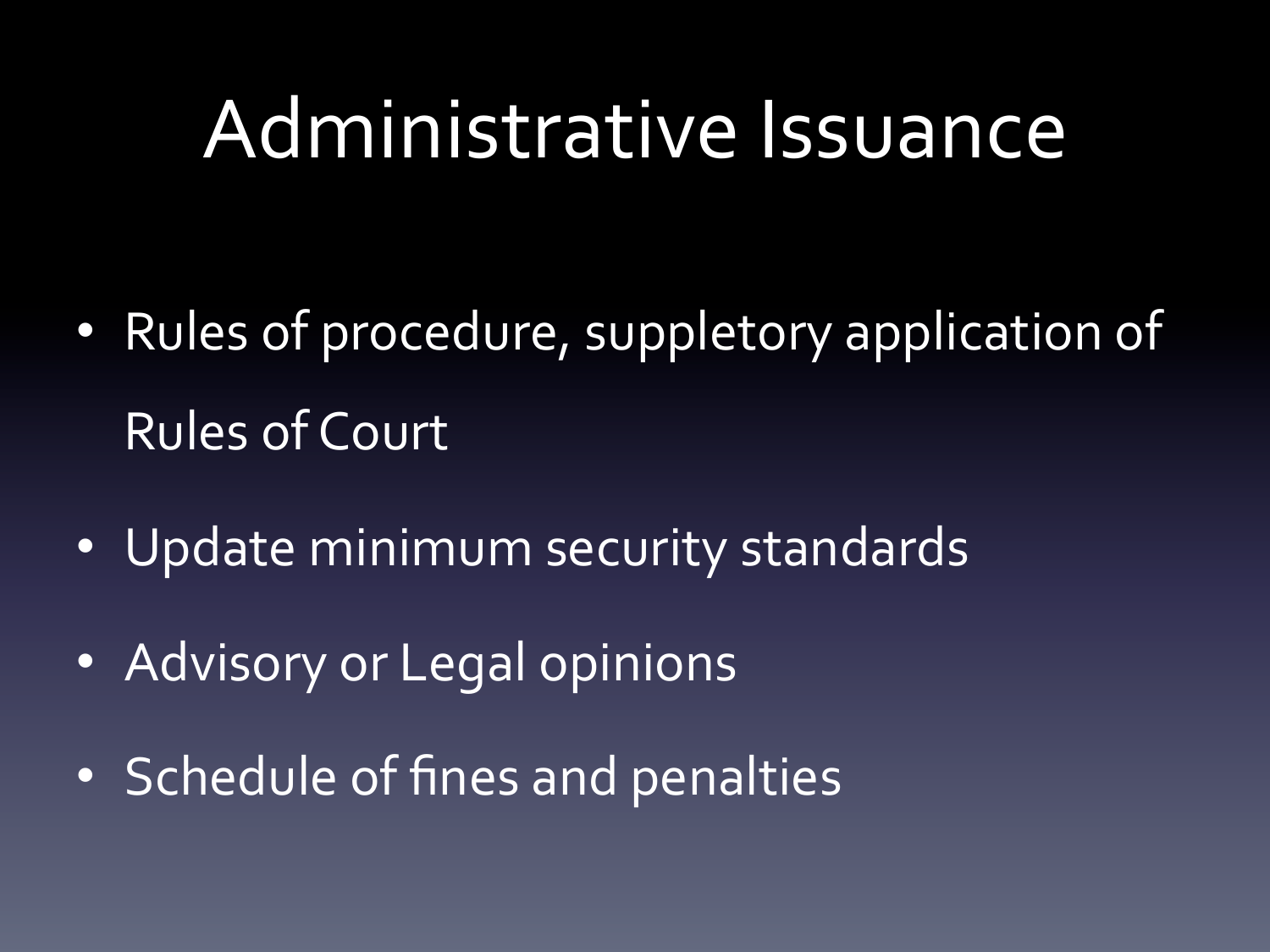#### **Rule IV. Data Privacy Principles**

- General Principles
- Principles of Transparency, Legitimate Purpose and Proportionality
- Principles in Collection, Processing and Retention
	- 1. Collection must be for a specified and legitimate purpose
	- 2. Personal Data shall be processed fairly and lawfully
	- 3. Processing should ensure data quality
	- 4. Personal data shall not be retained longer than necessary
	- 5. Any authorized further processing shall have adequate safeguards
- General Principles for Data Sharing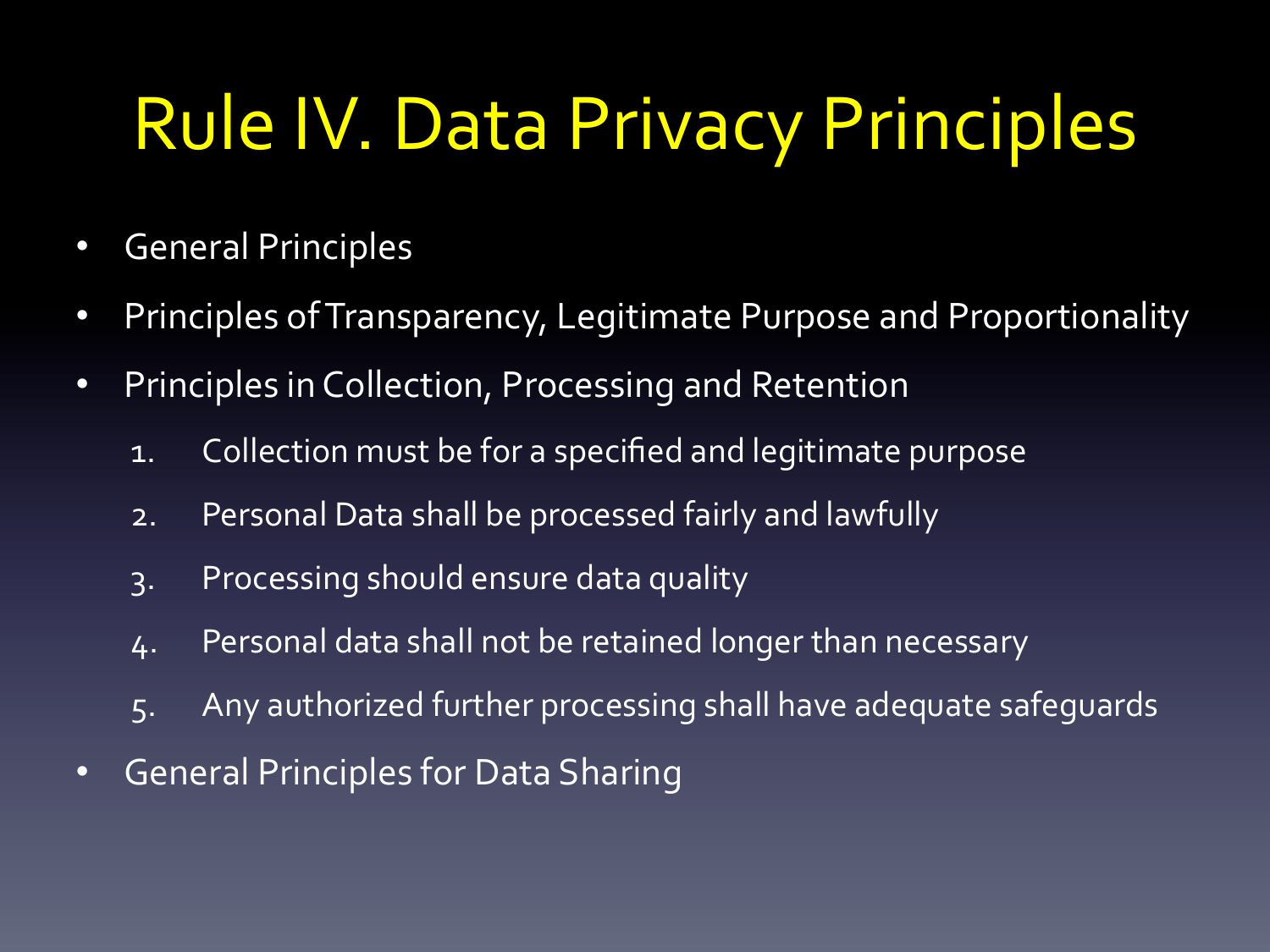- If you will be processing personal data, ask yourself first, are you ready to do what has to be done to protect it?
- What is your purpose?
- Are you being fair to the data subject?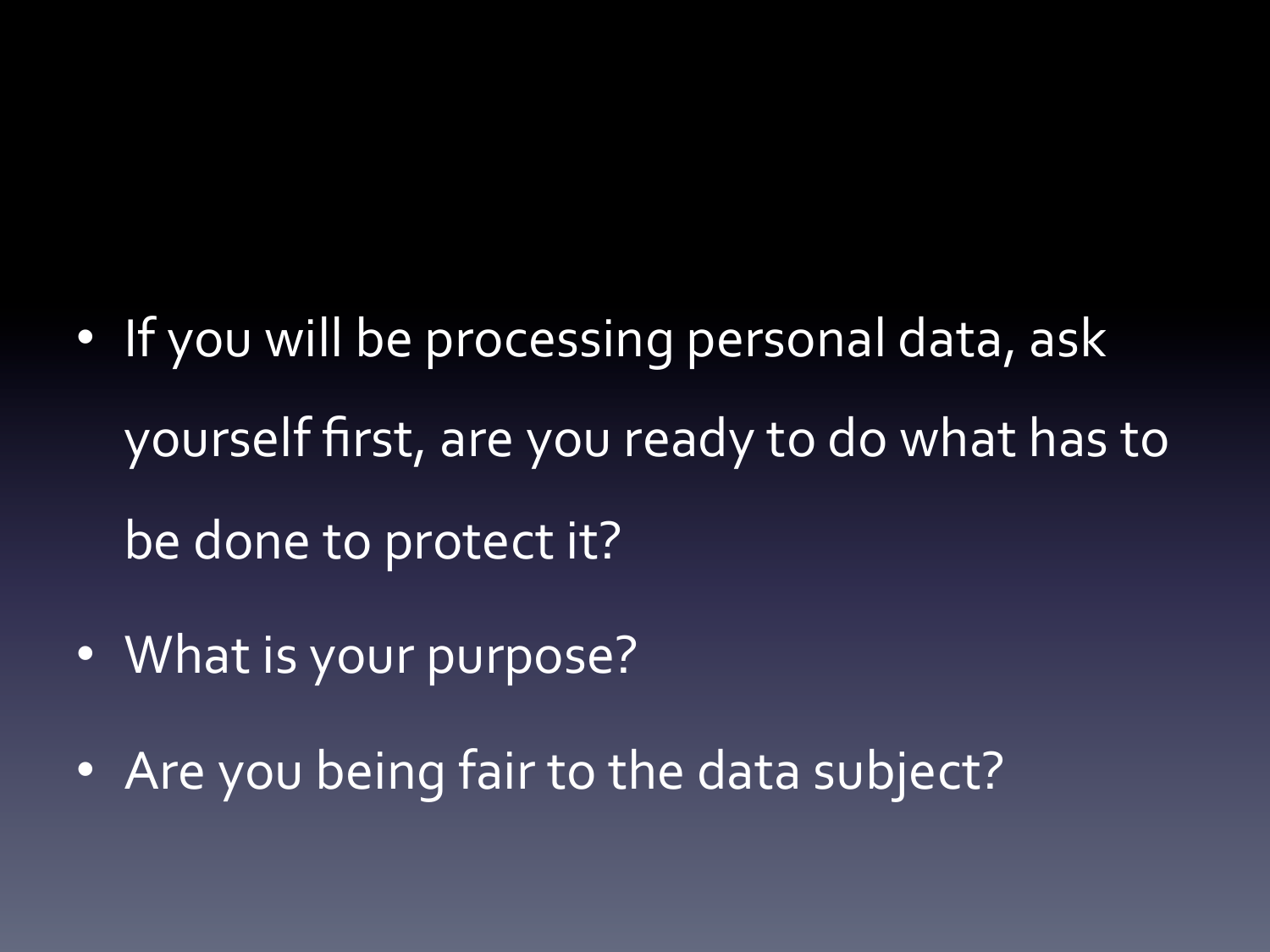## Rule V. Lawful Processing of Personal Data

- Lawful Processing of Personal Information
- Lawful Processing of Sensitive Personal Information and Privileged Information
- Extension of Privileged Communication
- Surveillance of Subjects and Interception of Recording of Communications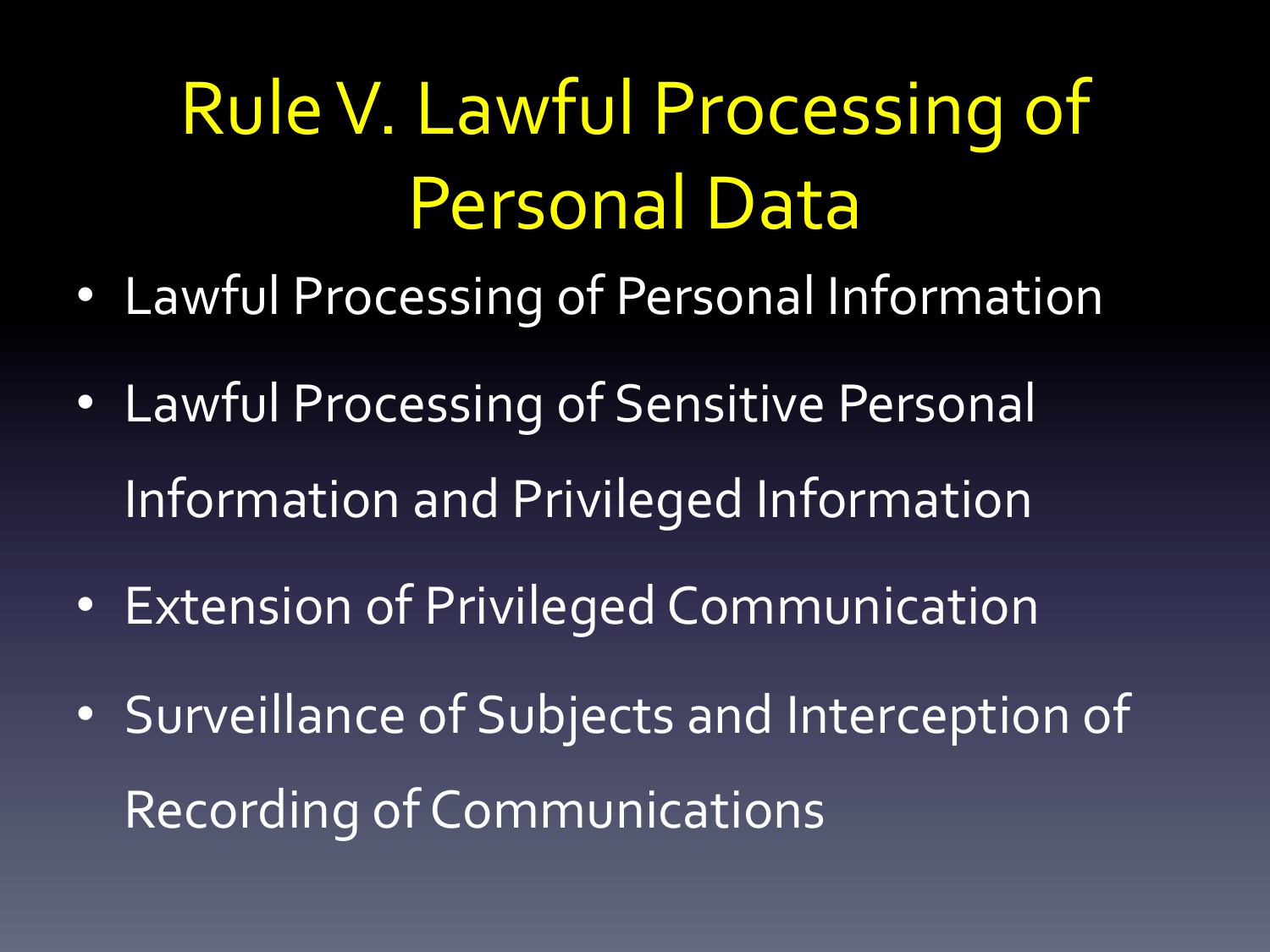# Lawful Processing

• Personal information, in general, may be processed when data subject consents, in relation to the fulfillment of a contract, when necessary to the mandate of a public authority, or when necessary to pursue legitimate interests of controller.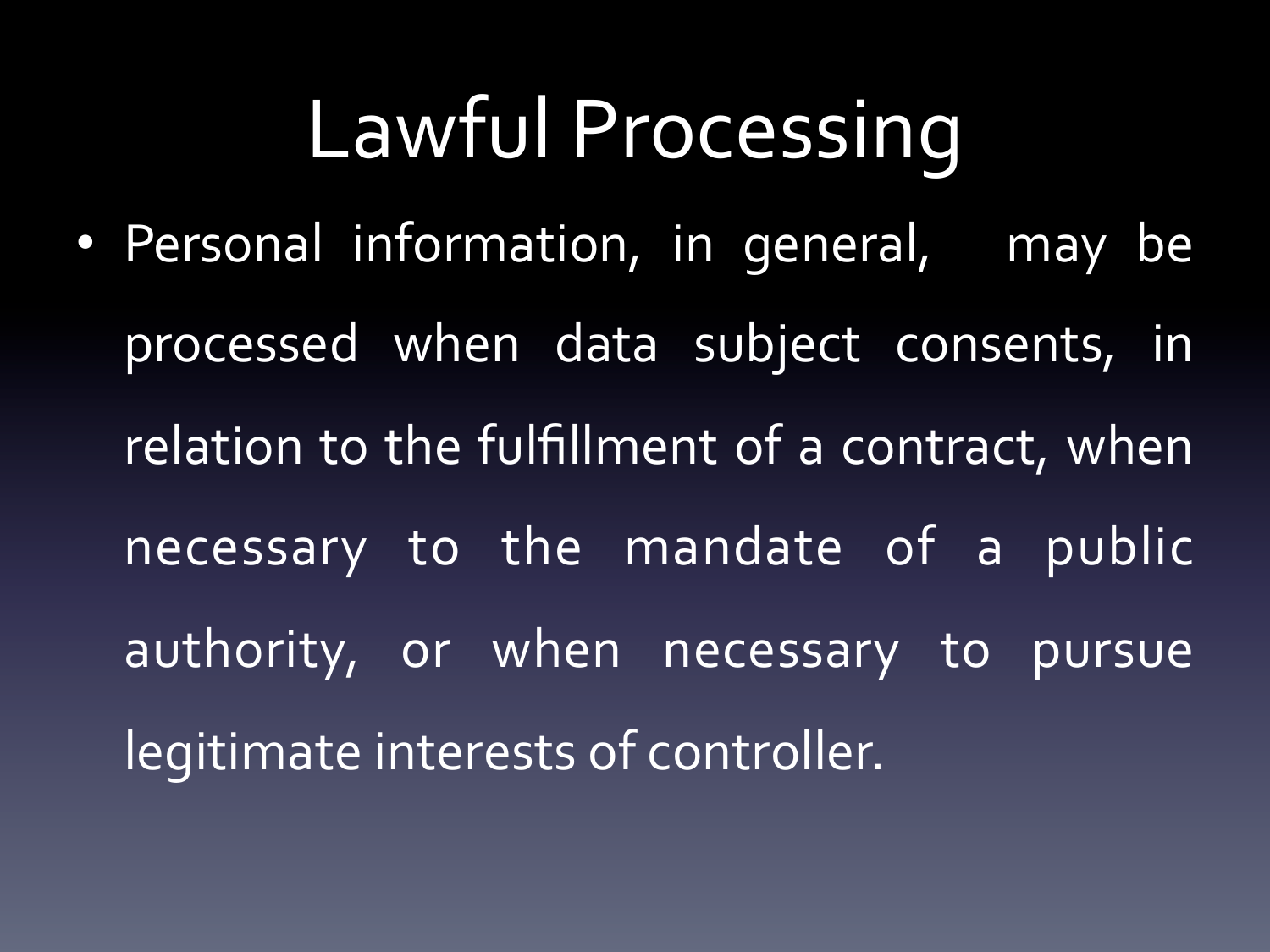# Lawful Processing

• Sensitive personal information, in general, can not be processed. It may be allowed if data subject consents, when its processing is necessary to save lives, or when it is otherwise specifically authorized by law.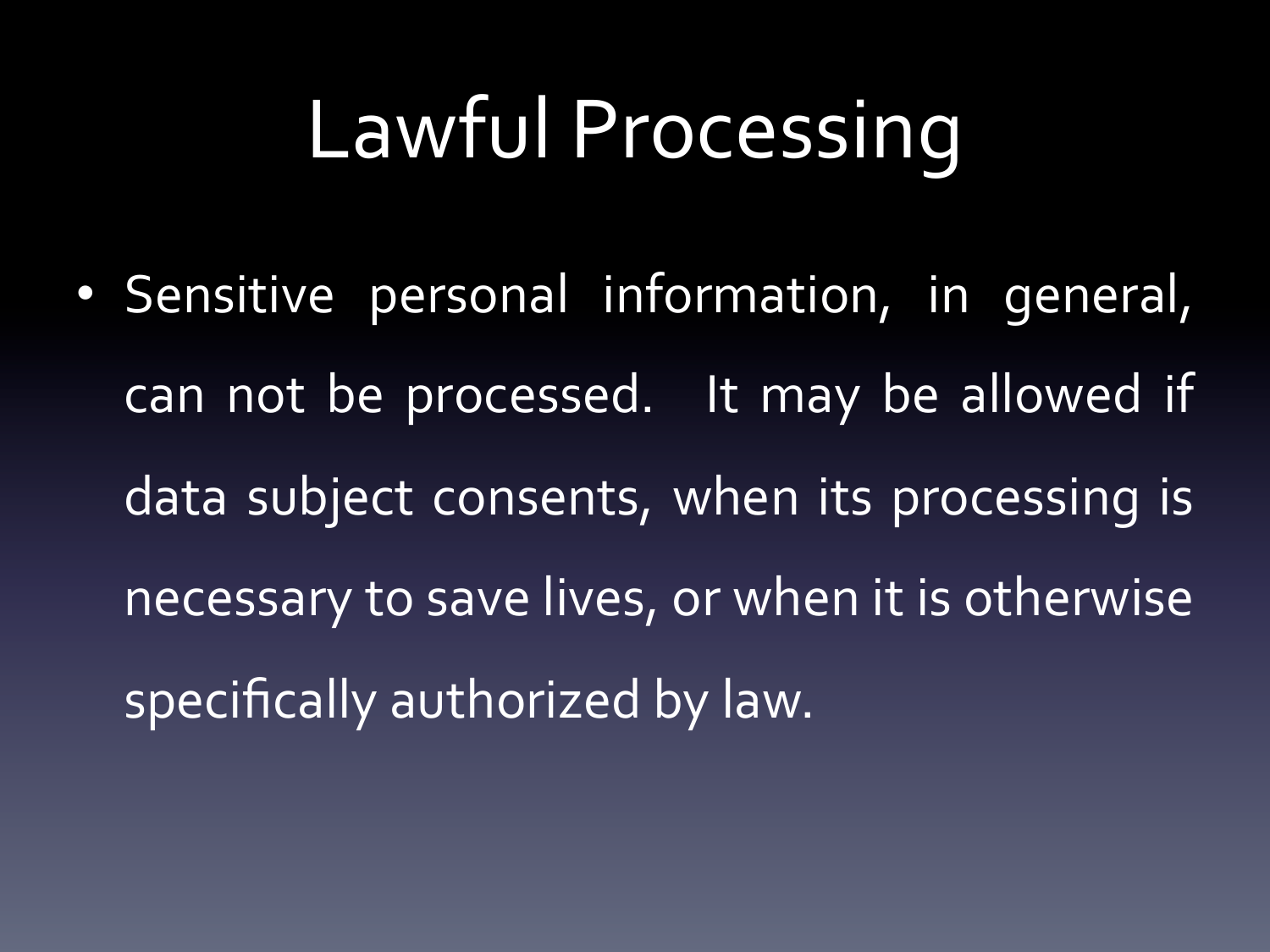## **Rule VI. Security Measures for** Data Protection

- Data Privacy and Security
- Organizational Security
- Physical Security
- Technical Security
- Appropriate Level of Security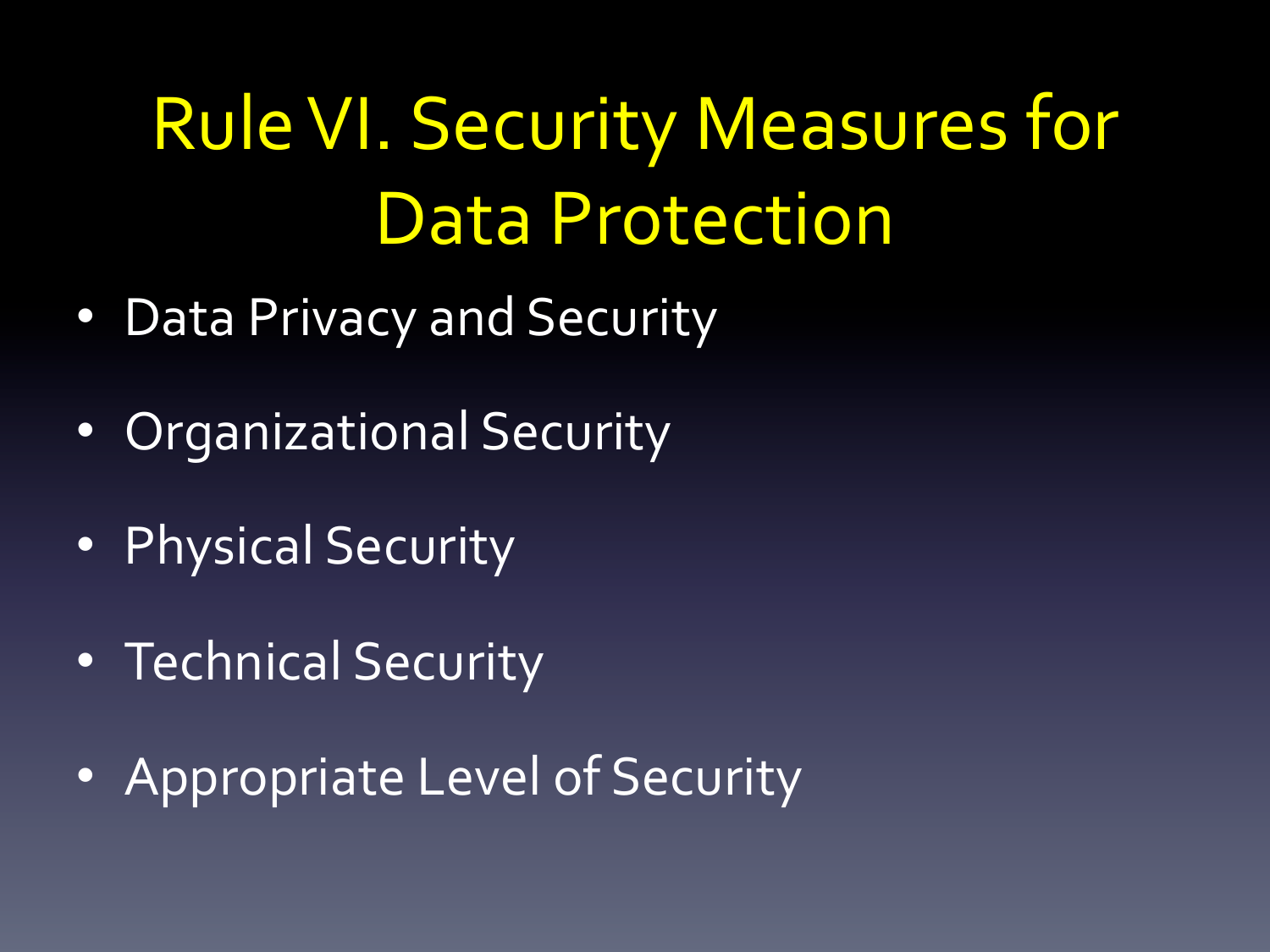#### • The obligation to put in place security measures for data protection falls on both the personal information controller and personal information processor.

• Security measures: organizational, physical and technical - to maintain confidentiality, integrity and availability of personal data, and prevent unauthorized processing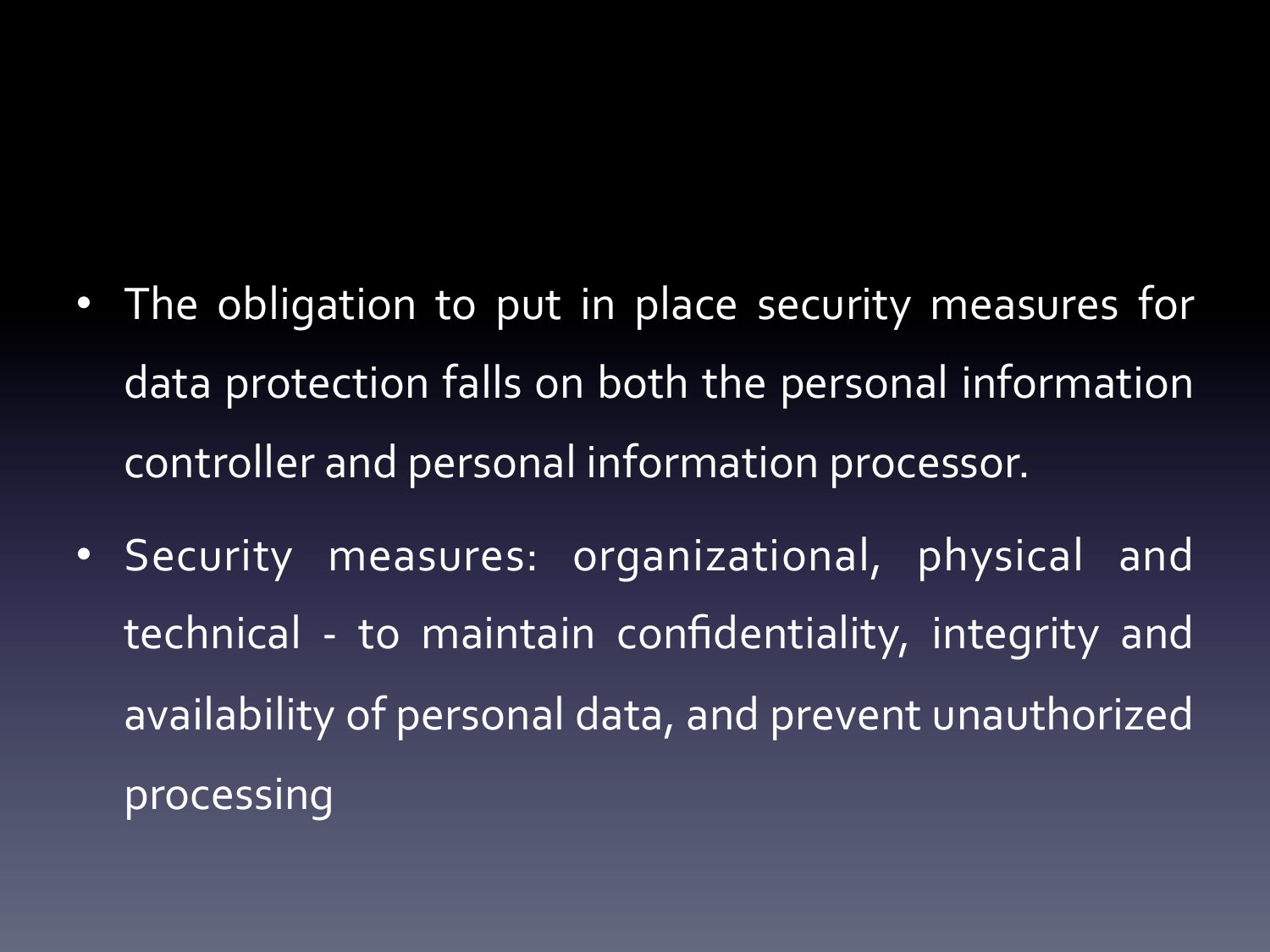## **Rule VII. Data Privacy and Security** in Government.

- Responsibility of Heads of Agencies
- Requirements Relating to Access by Agency Personnel to Sensitive Personal Information
- Implementation of Security Requirements
- Applicability to Government Contractors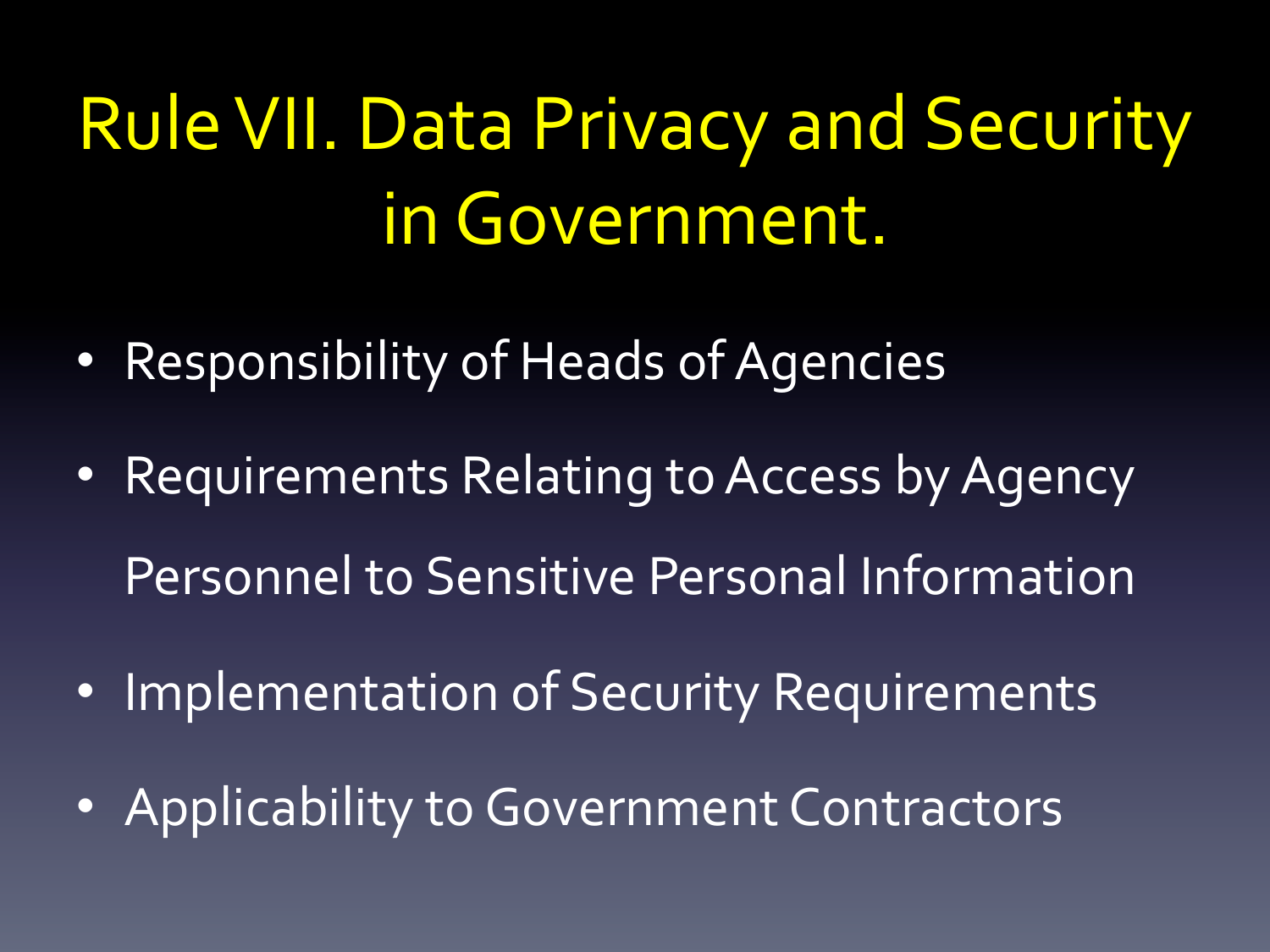- Responsibility of Heads of Agencies secure sensitive personal data in government
- Approve on-line and off-site access by government employee
- Registration of data processing systems (given one year period to complete registration)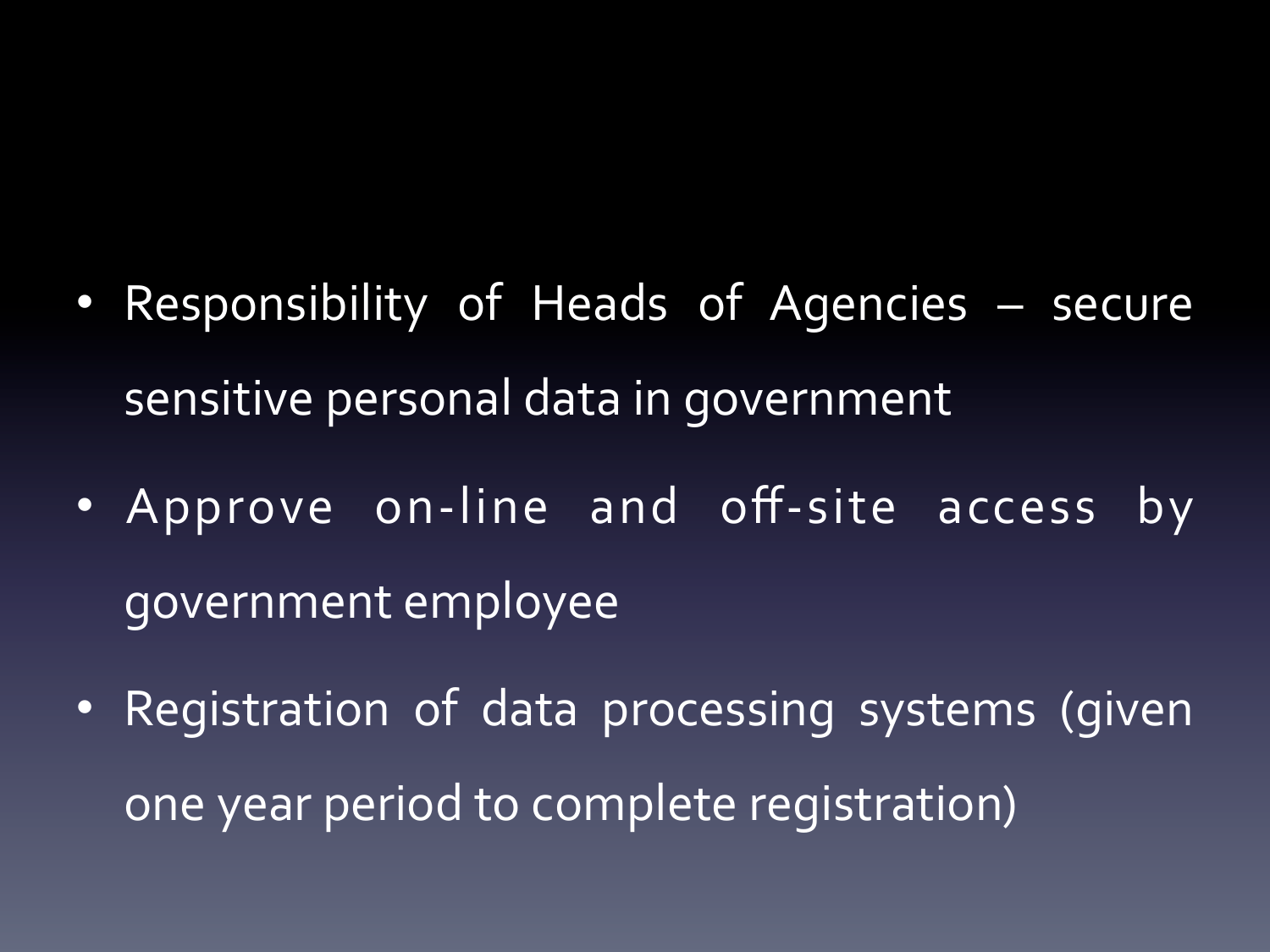## **Rule VIII. Rights of Data Subject**

- Rights of the Data Subject
	- 1. Right to be informed
	- 2. Right to object
	- 3. Right to access
	- 4. Right to correct
	- 5. Right to rectification, erasure or blocking
- Transmissibility of Rights of the Data Subject
- Right to Data Portability
- Limitation on Rights statistical and scientific research, investigations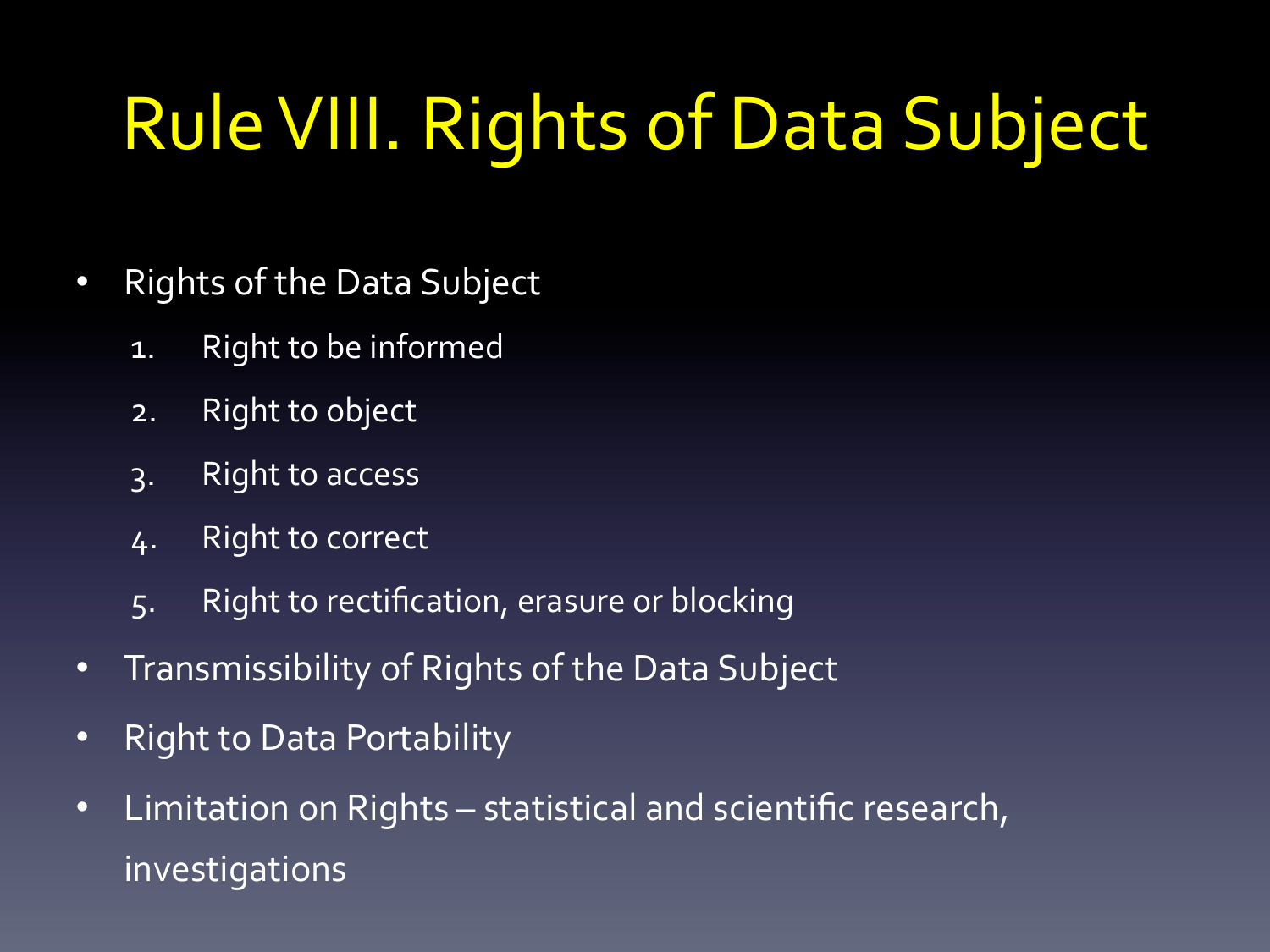- A Data Subject may file a complaint with the National Privacy Commission for violation of his or her rights.
- The National Privacy Commission will facilitate or enable settlement of complaints.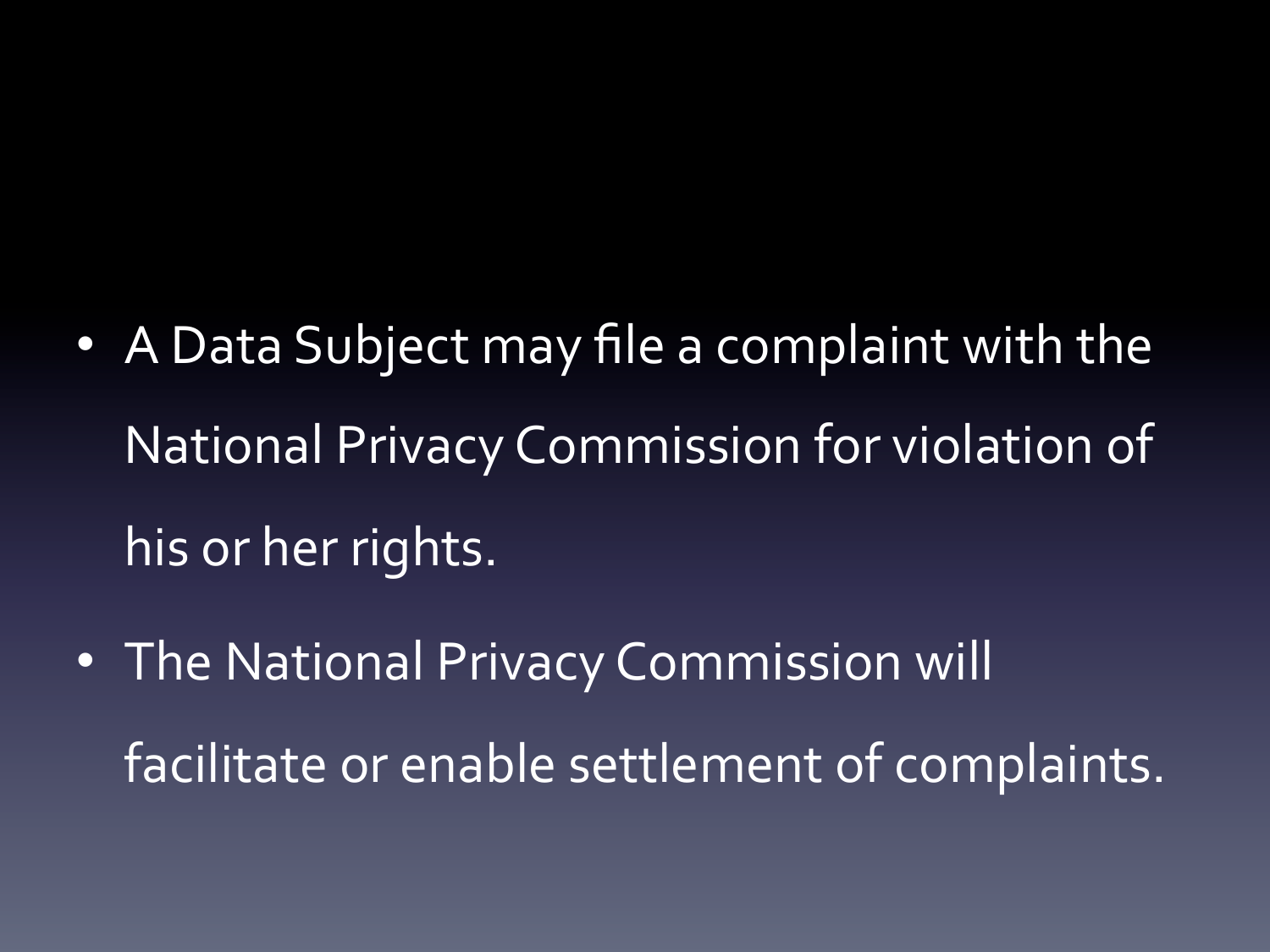#### Rule IX. Data Breach Notification.

- Data Breach Notification
- Contents of Notification
- Delay of Notification
- Breach Report
- Procedure for Notification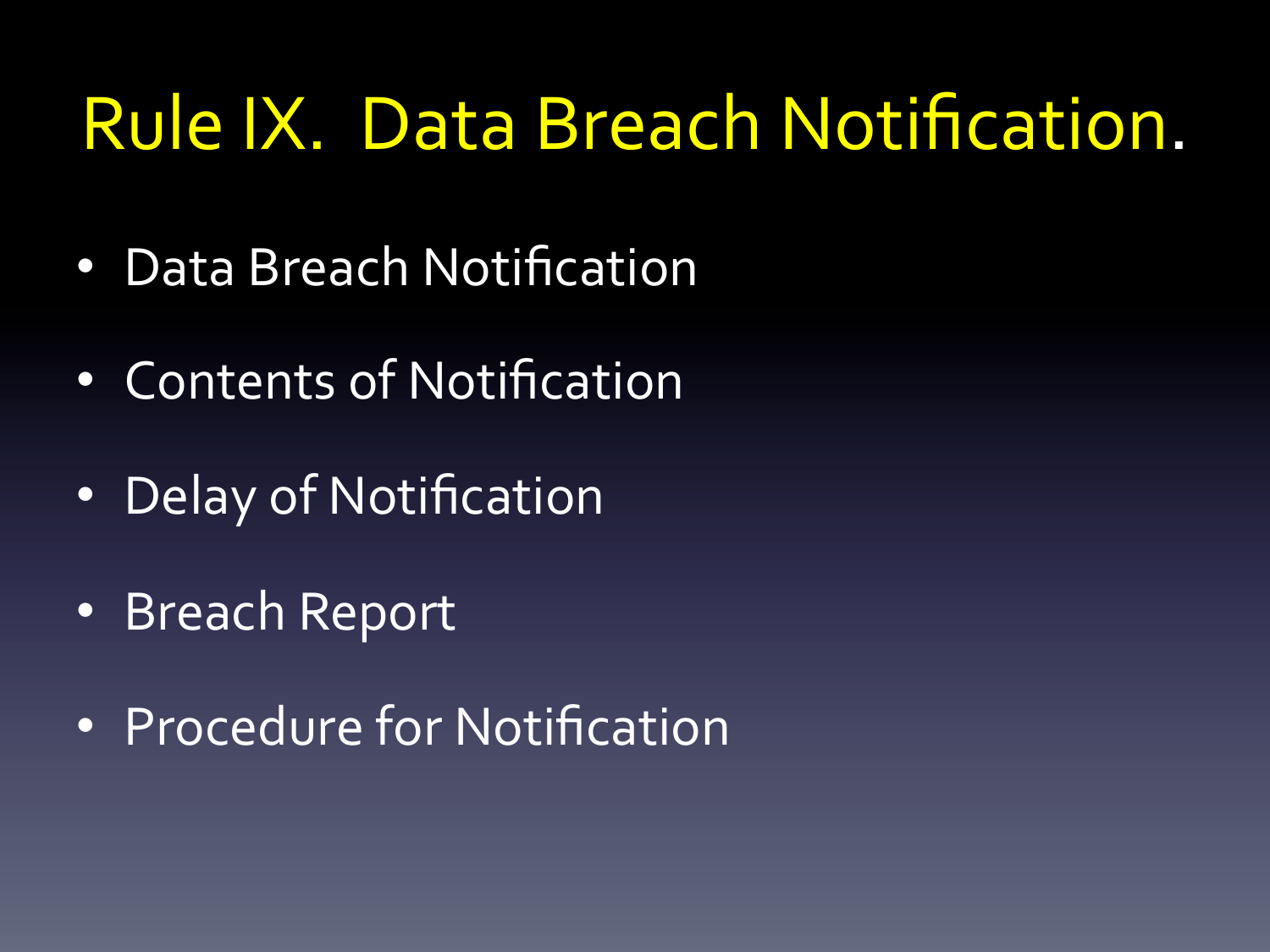## Breach Notification

- Who? Personal Information Controller
- When? Within 24 hours of knowledge or reasonable belief that breach has occurred, where real risk of serious harm to data subjects likely
- What? The notification shall at least describe the nature of the breach, the sensitive personal information possibly involved, and the measures taken by the entity to address the breach.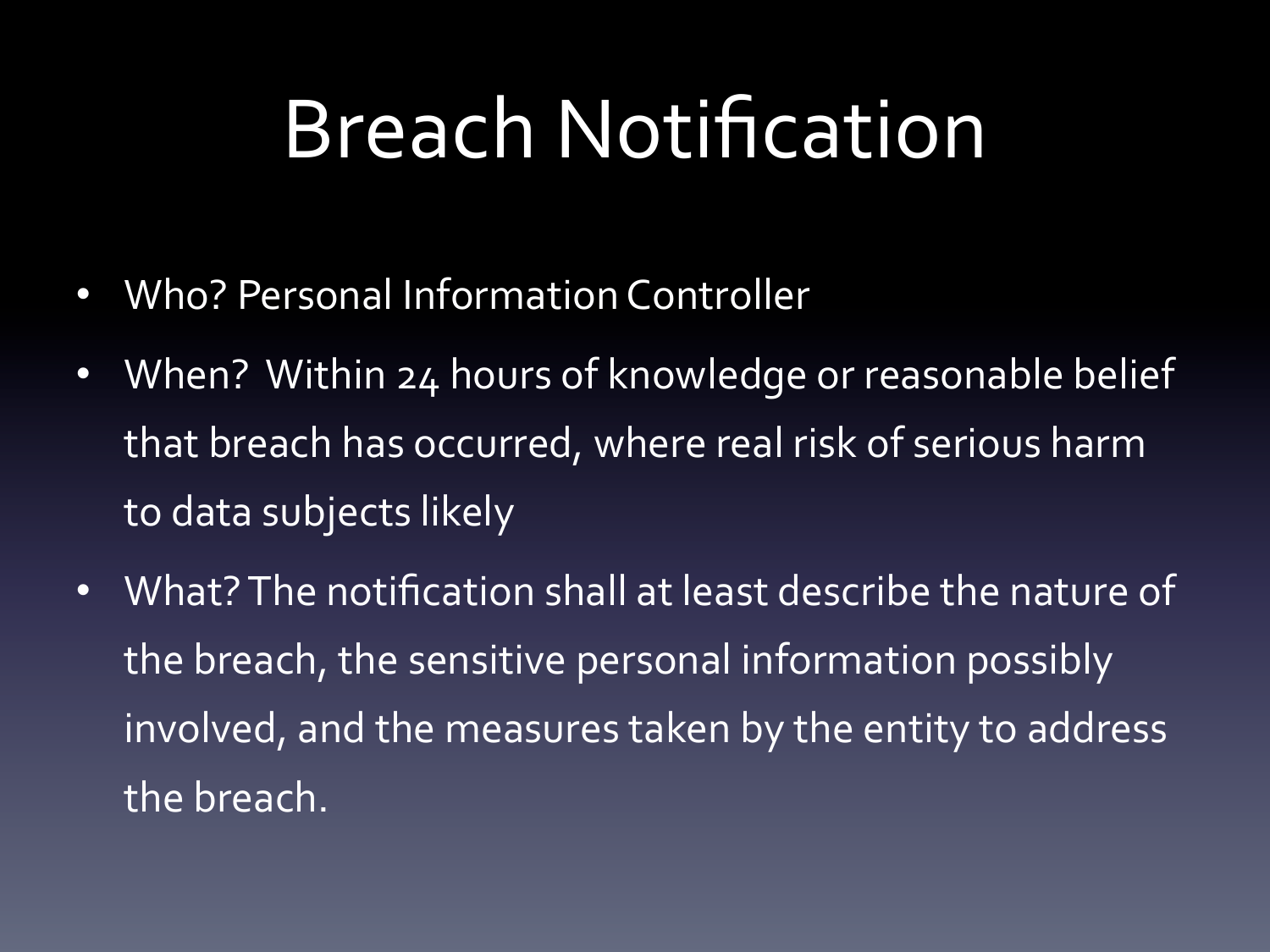Rule X. Outsourcing and Subcontracting Agreements.

- Subcontract of Personal Data
- Agreements for Outsourcing
- Duty of Personal Information Processor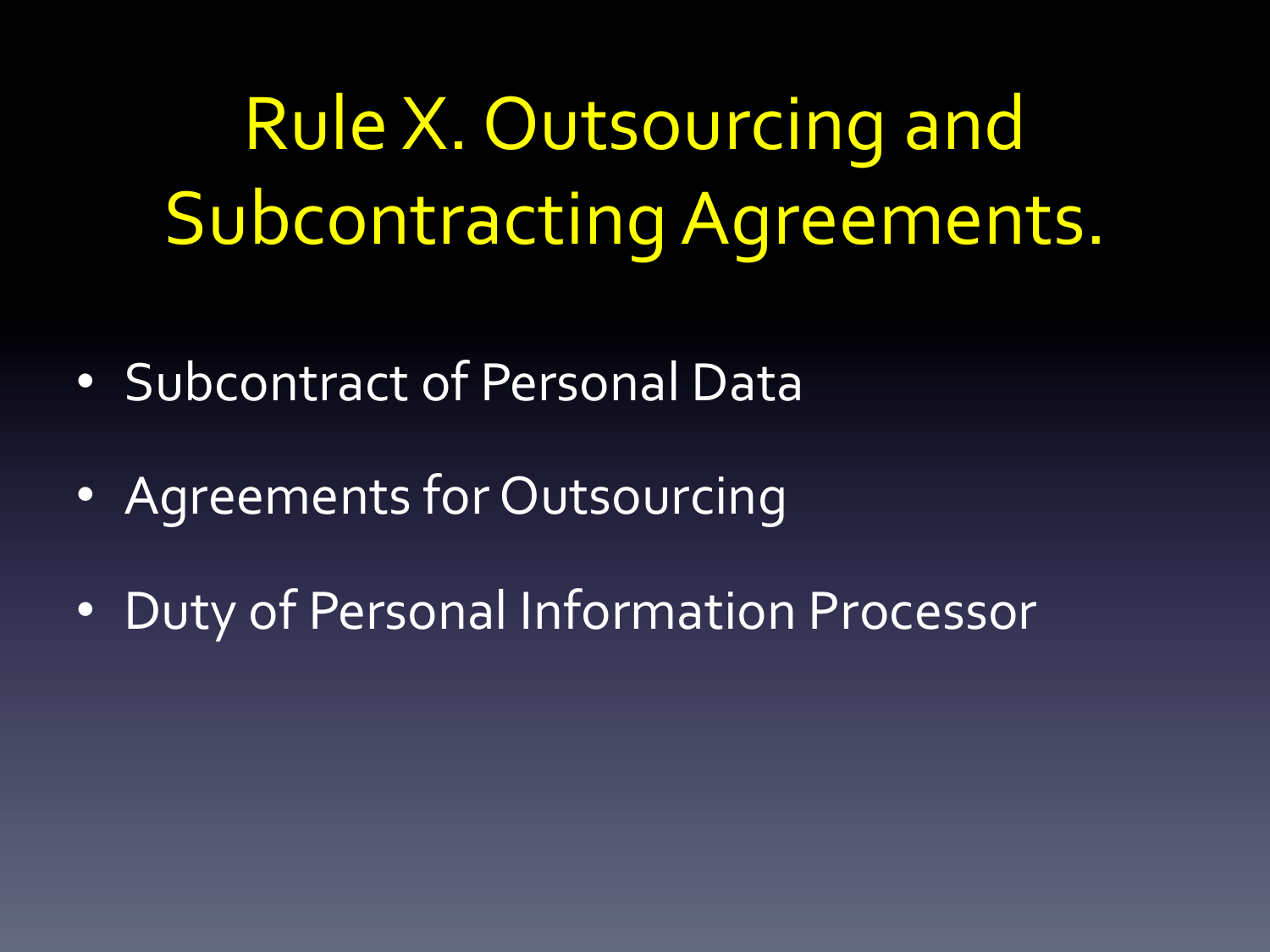• The personal information controller has the duty to review its outsourcing agreements, to ensure that proper safequards are in place when it outsources or subcontracts processing of personal data.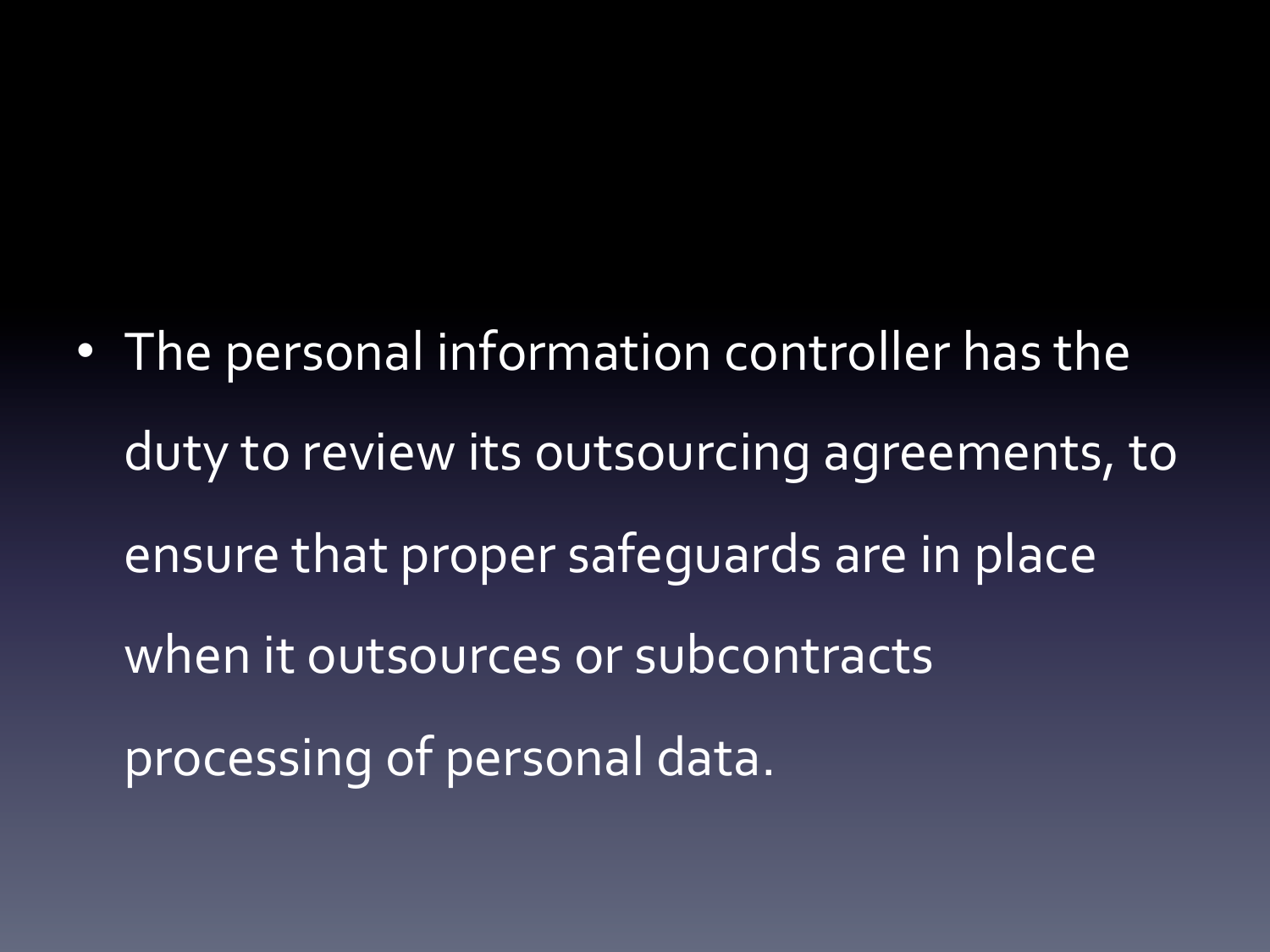Rule XI. Registration and Compliance Requirements

- Enforcement of the Data Privacy Act
- Registration of Data Processing Systems
- Notification for Automatic Processing **Operations**
- Approval of Data Sharing Agreements
- Review by the Commission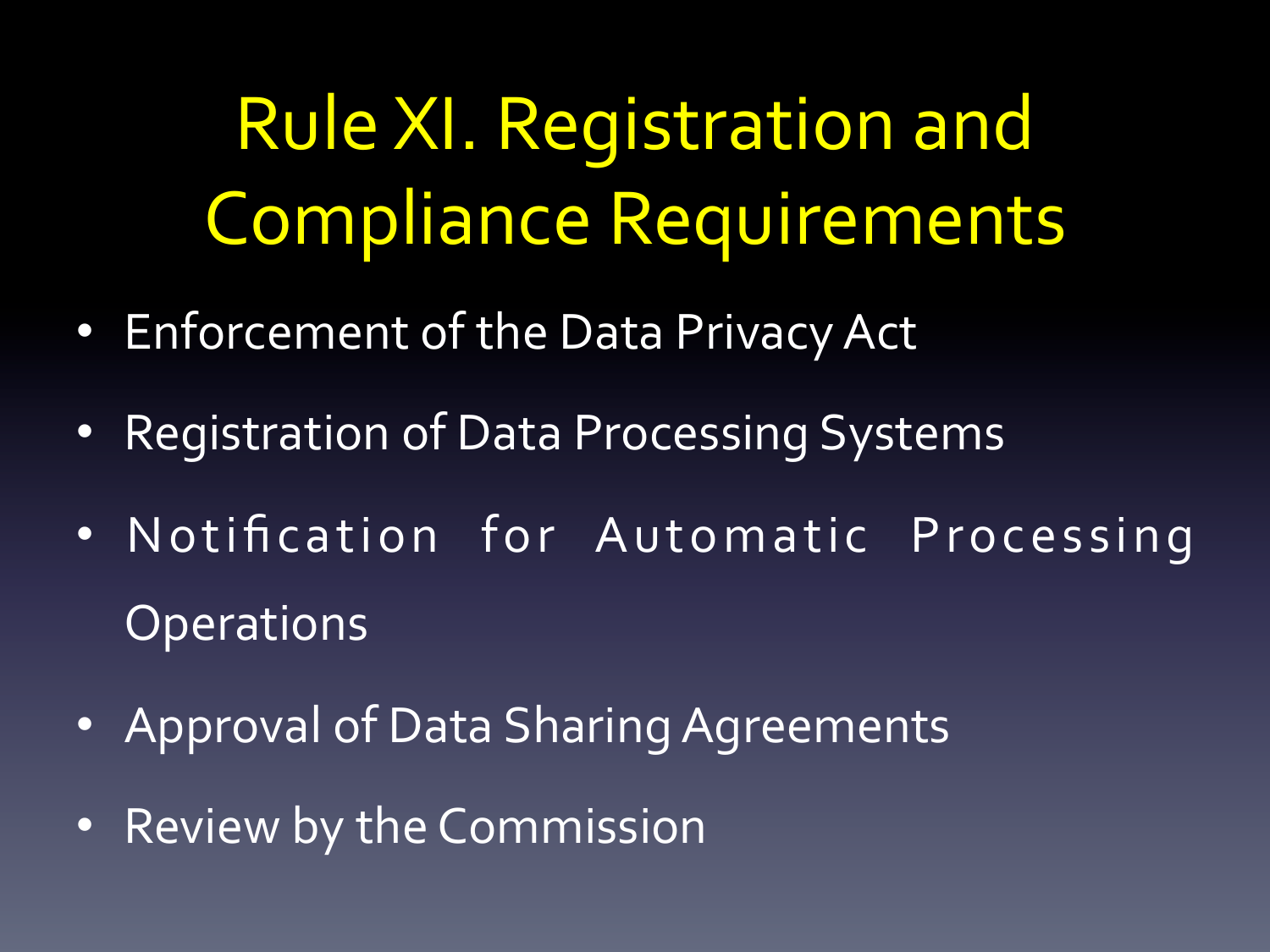#### **Rule XII. Rules on Accountability**

- Accountability for Transfer of Personal Information
- Accountability for Violation of the Act, these Rules and other issuances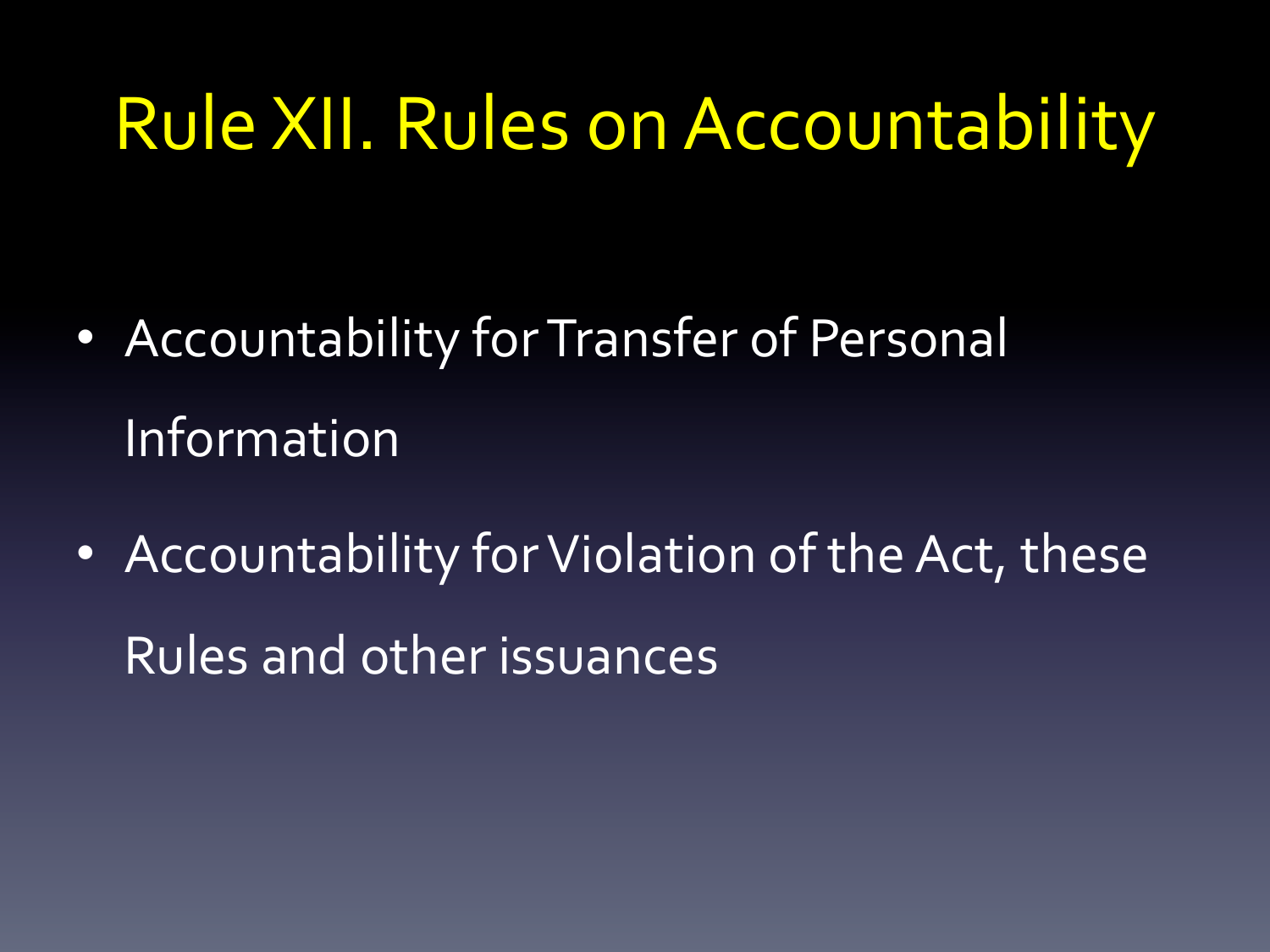## Rule XIII. Penalties

- Unauthorized Processing of Personal Information and Sensitive Personal Information
- Accessing Personal Information and Sensitive Personal Information Due to Negligence
- Improper Disposal of Personal Information and Sensitive Personal Information
- Processing of Personal Information and Sensitive Personal Information for Unauthorized Purposes
- Unauthorized Access or Intentional Breach
- Concealment of Security Breaches Involving Sensitive Personal Information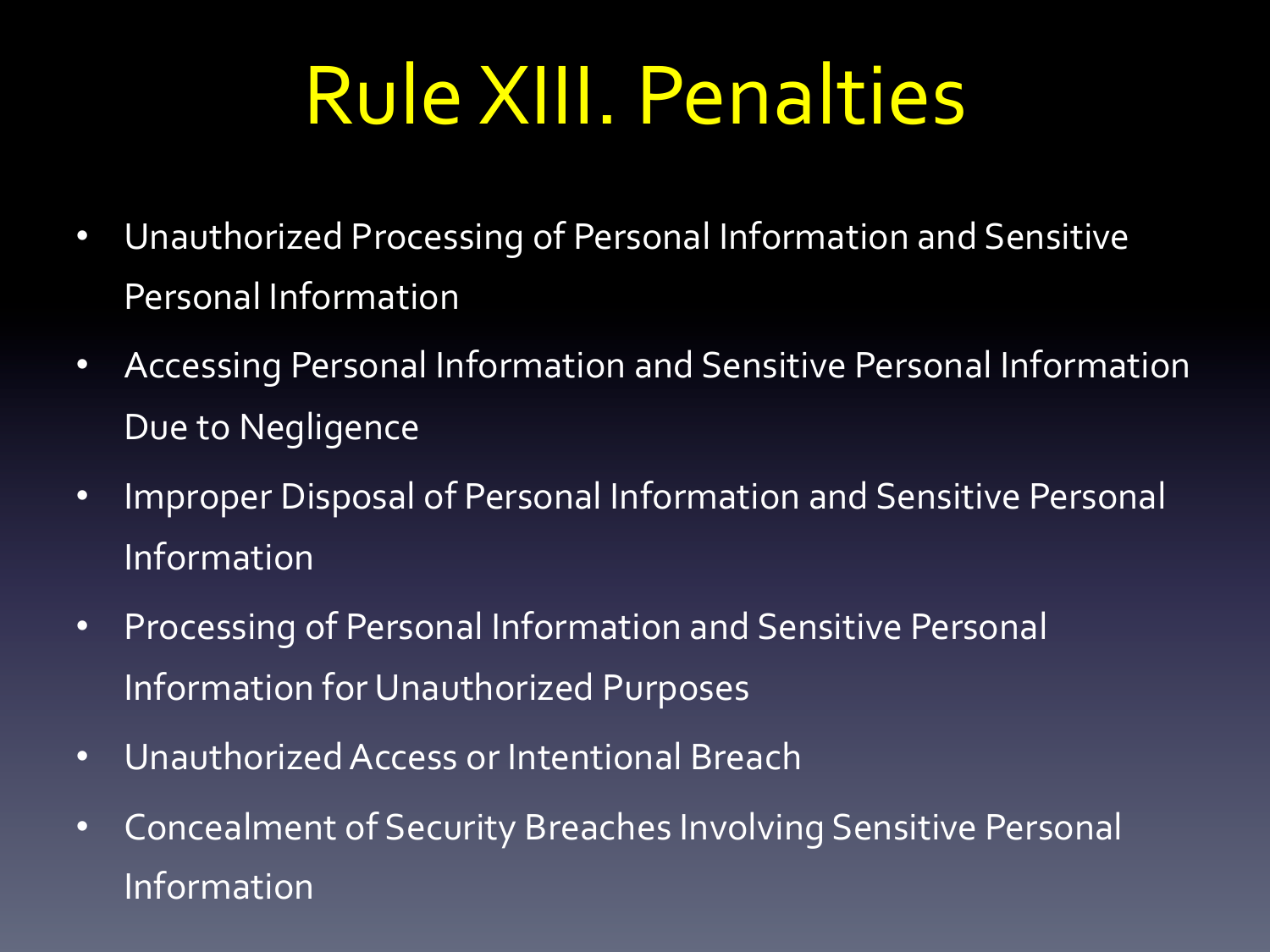## Rule XIII. Penalties

- Malicious Disclosure\*
- Unauthorized Disclosure\*
- Combination or Series of Acts
- Extent of Liability
- Large-Scale
- Offense Committed by Public Officer
- Restitution
- Fines and Penalties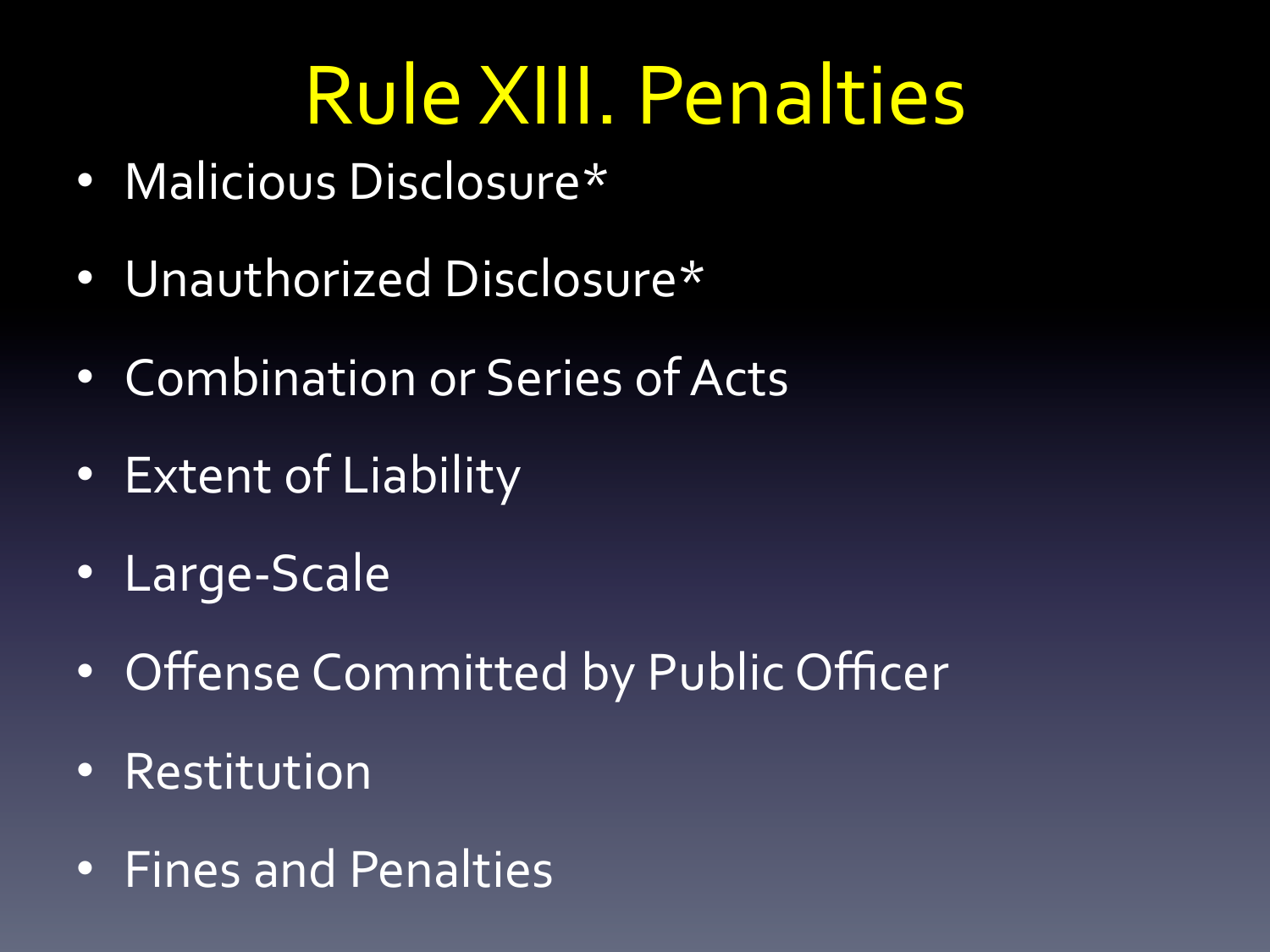#### **Rule XIV. Miscellaneous Provisions**

- Appeal
- Period for Compliance
- Interpretation
- Separability Clause
- Repealing Clause
- Effectivity Clause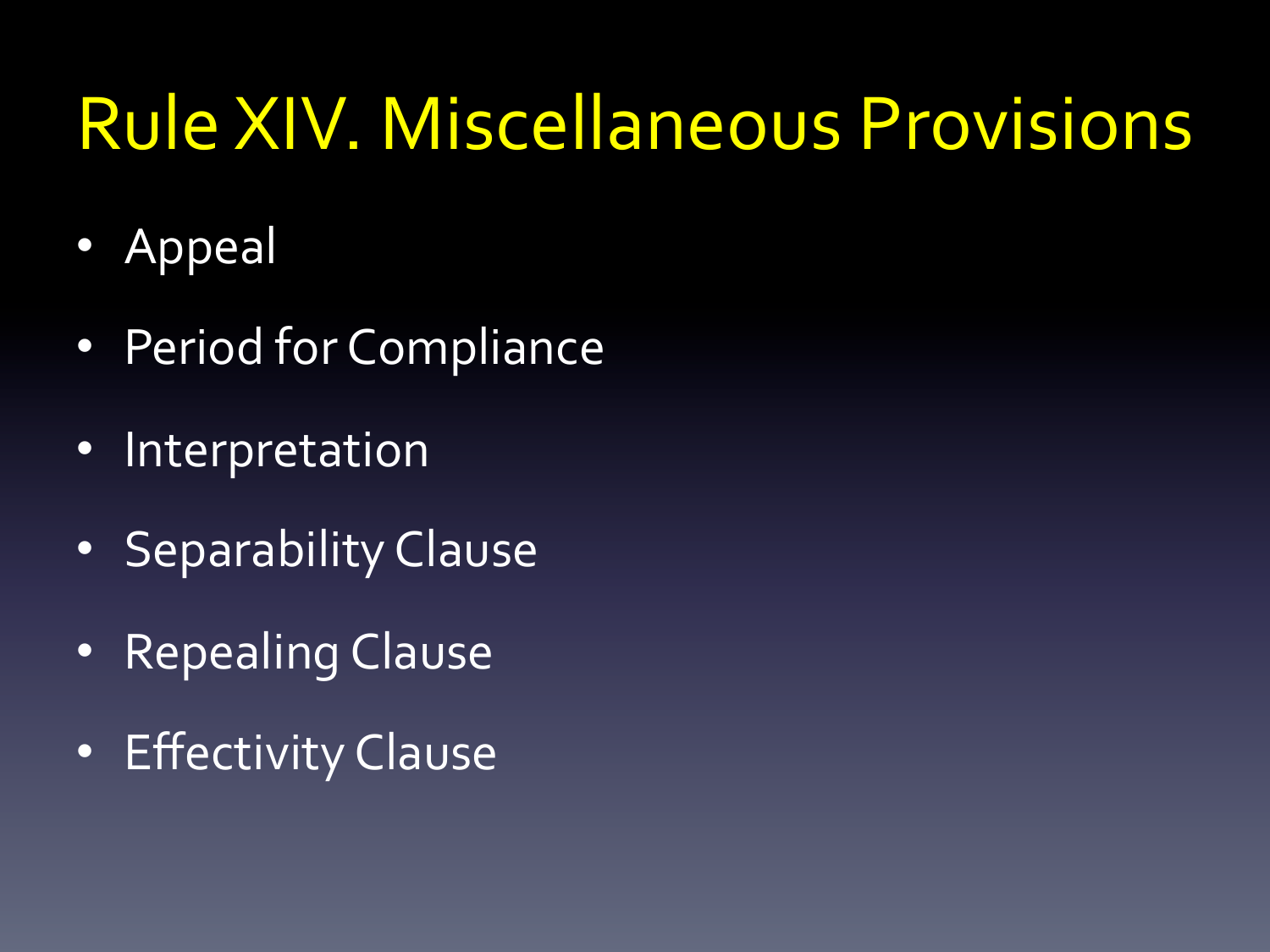## What to Do Now

- ❖ Adhere to principles of transparency, legitimate purpose and proportionality
- ❖ Adopt a Privacy Policy
- $\dots$  Implement security measures in accordance with industry standards
- **\*** Notification in case of security breach
- ❖ Uphold rights of data subjects
- ◆ Seek advice for privacy concerns data sharing agreements, research